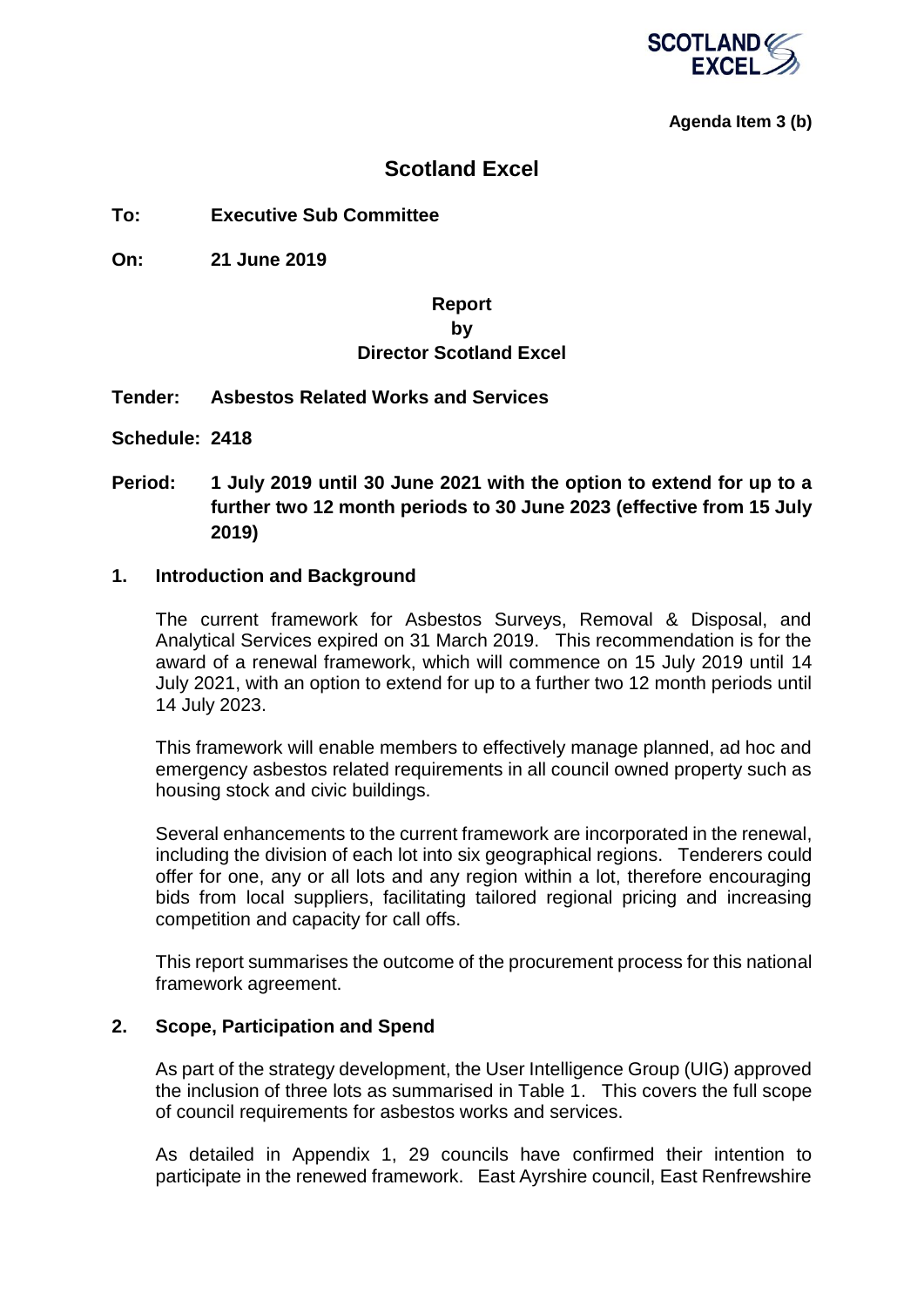council and Glasgow City council have their own contractual arrangements in place. Scotland Excel will liaise with all non-participating members before the expiry of local arrangements to discuss options to transition to the framework.

### **Table 1: Lotting Structure**

| Lot No. | <b>Description</b>            | <b>Estimated % Spend</b> |
|---------|-------------------------------|--------------------------|
|         | <b>Asbestos Surveys</b>       | <b>24%</b>               |
|         | Asbestos removal and disposal | 72%                      |
|         | Asbestos analytical services  | 4%                       |

The forecast annual spend for participating councils is circa £8.3m per annum. The framework was advertised with an estimated spend of £12m per annum to allow for potential increased participation from associate members.

#### **3. Procurement Process**

A UIG consisting of representatives from participating councils endorsed the procurement strategy, including the recommendation to utilise the open tender procedure. In addition, a working group of technical representatives was formed to review the lotting structure, technical specifications and participate in the evaluation.

A Prior Information Notice (PIN) was published on 11 November 2017, which resulted in expressions of interest from 65 organisations. Supplier engagement meetings were held to gain an insight to the market which contributed to the strategy.

The contract notice was published on Public Contracts Scotland (PCS) portal on 19 February 2019. The tender documentation was made available for immediate download from 21 February 2019, via the Public Contracts Scotland Tenders (PCS-T) portal.

The procurement process followed a two-stage tendering procedure. At the first stage, using the European Single Procurement Document (ESPD) Scotland, responses were assessed against financial capability, technical/professional capability and business probity requirements. Due to strict regulation in the industry, Tenderers offering for lots 1 and 3 were required to hold a valid UKAS accreditation, and those Tenderers offering for lot 2 were required to hold a minimum one-year HSE license and a valid waste carrier licence. Tenderers were required to pass this stage to be eligible for award.

At the second stage, offers were evaluated against the following criteria and weightings.

Technical 30% Commercial 70%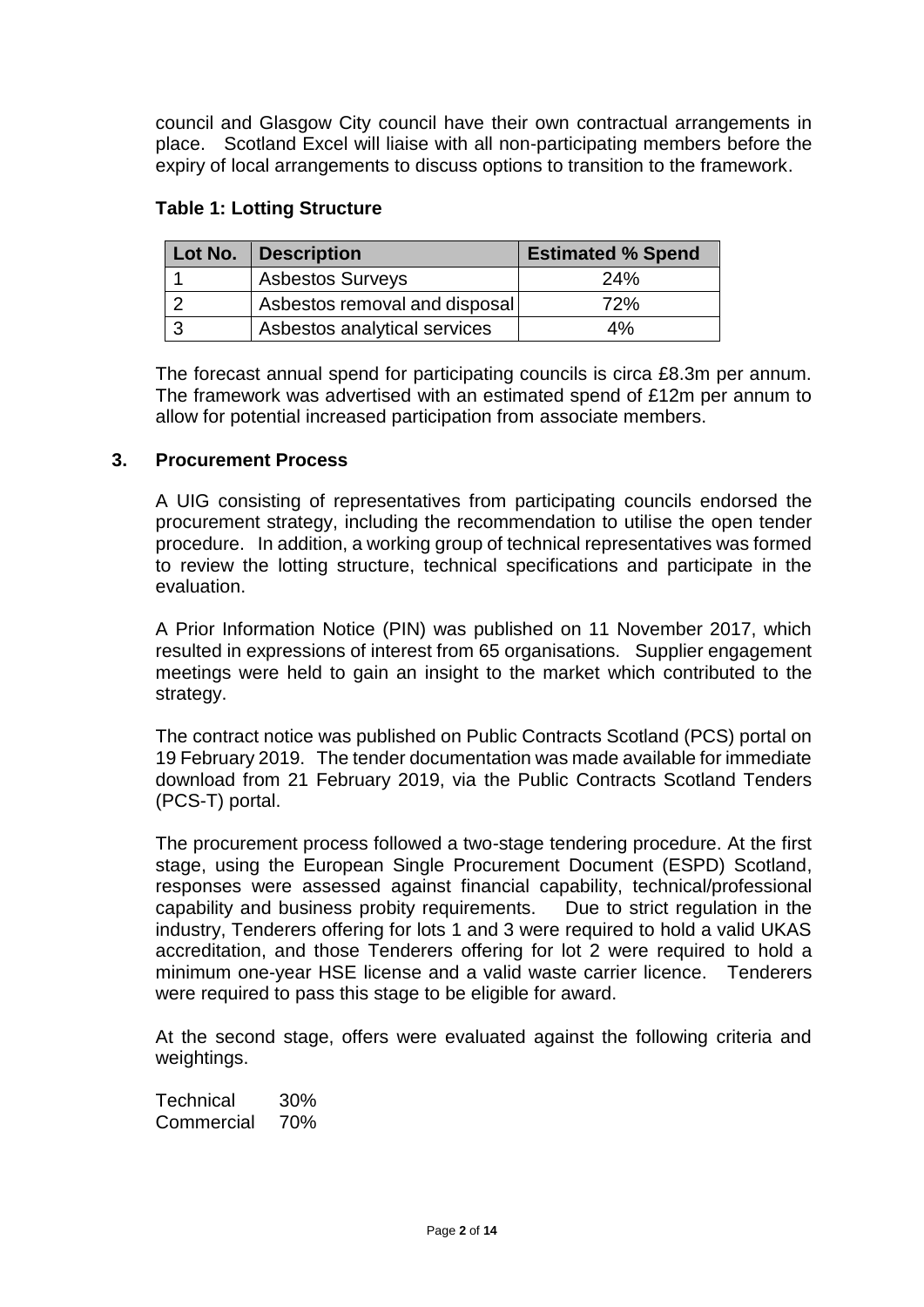Within the main technical section, tenderers were required to evidence their knowledge and experience by responding to a series of method statements that considered resource management, emergency response, customer care and sustainability. In addition to these questions, tenderers were asked to provide details on their fair work practices and community benefits.

Tenderers were also asked to confirm which council areas they had the ability to service. As the framework is split into regions, tenderers could opt to service as many or as few councils within a region; they were not required to service every council within each region. This was designed to encourage bids from local small and medium-sized enterprises (SMEs) and maximise the geographical coverage available through the framework.

Tenderers were also required to complete lot-specific technical sections, which were in alignment with the services or works that will be instructed in each lot.

Within the commercial section, tenderers were invited to offer for each lot on a region by region basis and provide rates for a range of commonly required asbestos works or services. Tenderers were also scored in relation to out of hours working. Tables 2, 3 and 4 provide a breakdown of the scoring available for each of the three lots.

| <b>Section</b>        | <b>Question</b>                    | <b>Maximum</b><br><b>Score</b><br><b>Available</b> |
|-----------------------|------------------------------------|----------------------------------------------------|
| <b>Commercial 70%</b> |                                    |                                                    |
| <b>Technical 30%</b>  | <b>Method Statements</b>           | 9                                                  |
|                       | Out of Hours                       | 3                                                  |
|                       | Community Benefits<br>and          | 3                                                  |
|                       | <b>Workforce Matters</b>           |                                                    |
|                       | British Occupation Hygiene         | $\mathbf 1$                                        |
|                       | Society (BOHS) Accreditation       |                                                    |
|                       | <b>Plan of Works</b>               | 3                                                  |
|                       | <b>Price Stability</b>             | 3                                                  |
|                       | <b>Service Delivery Timescales</b> | 8                                                  |

### **Table 2: Lot 1 Scoring Breakdown**

#### **Table 3: Lot 2 Scoring Breakdown**

| <b>Section</b>        | <b>Question</b>                               | <b>Maximum</b><br><b>Score</b><br><b>Available</b> |
|-----------------------|-----------------------------------------------|----------------------------------------------------|
| <b>Commercial 70%</b> |                                               |                                                    |
| <b>Technical 30%</b>  | <b>Method Statements</b>                      | 9                                                  |
|                       | Out of Hours                                  | 3                                                  |
|                       | Community<br>and $\vert$ 3<br><b>Benefits</b> |                                                    |
|                       | <b>Workforce Matters</b>                      |                                                    |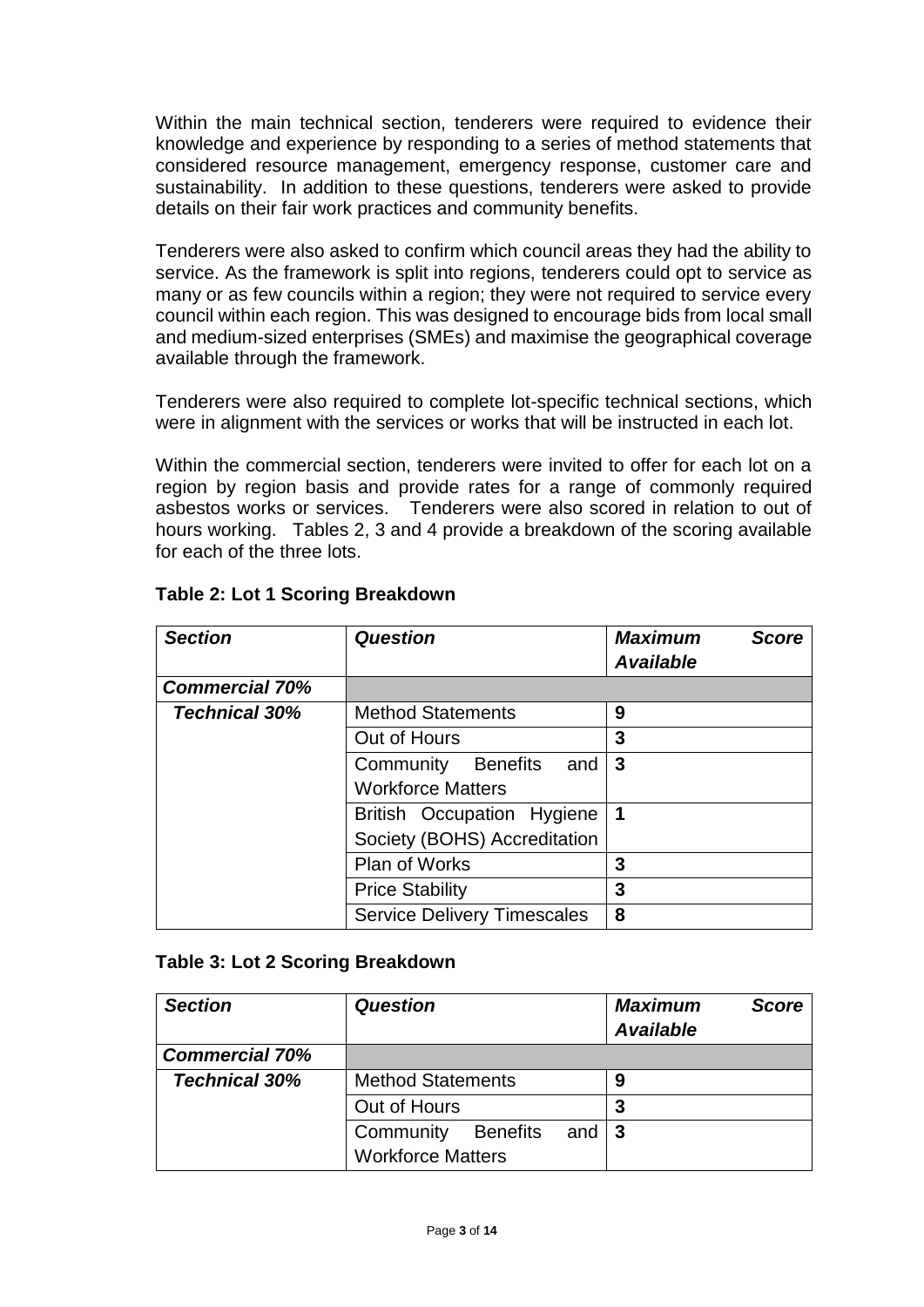| British Occupation Hygiene   1     |   |
|------------------------------------|---|
| Society (BOHS)                     |   |
| Plan of Works                      | 5 |
| <b>Price Stability</b>             | 3 |
| <b>Service Delivery Timescales</b> | 4 |
| <b>Asbestos Removal</b>            | 2 |
| <b>Contractors Association</b>     |   |
| (ARCA) Accreditation               |   |

### **Table 4: Lot 3 Scoring Breakdown**

| <b>Section</b>        | Question                           | <b>Maximum</b><br><b>Score</b><br><b>Available</b> |
|-----------------------|------------------------------------|----------------------------------------------------|
| <b>Commercial 70%</b> |                                    |                                                    |
| <b>Technical 30%</b>  | <b>Method Statements</b>           | 9                                                  |
|                       | Out of Hours                       | 3                                                  |
|                       | Community Benefits<br>and          | 3                                                  |
|                       | <b>Workforce Matters</b>           |                                                    |
|                       | British Occupation Hygiene         | $\mathbf 1$                                        |
|                       | Society (BOHS)                     |                                                    |
|                       | Air Monitoring                     | 6                                                  |
|                       | <b>Price Stability</b>             | 3                                                  |
|                       | <b>Service Delivery Timescales</b> | $\overline{2}$                                     |
|                       | Continuity                         | 3                                                  |

#### **4. Report on Offers Received**

The tender document was downloaded by 64 organisations, with 44 tender responses received. A summary of all offers received is provided in Appendix 2.

Based on the criteria and scoring methodology set out in the tender document, a full evaluation of the offers received was completed. Appendix 3 confirms the scoring achieved by each tenderer in each lot, per region.

#### **5. Recommendations**

Based on the evaluation undertaken, and in line with the criteria and weightings set out above, it is recommended that a multi supplier framework agreement is awarded to 44 suppliers across the three lots as outlined in Appendix 3.

The 44 recommended suppliers can meet operational needs, accreditation and licence requirements, provide a range of choice and capacity for council members, whilst also representing a mix of small, medium and large organisations, with 31 of the recommended suppliers classified as SMEs and 7 micro enterprises.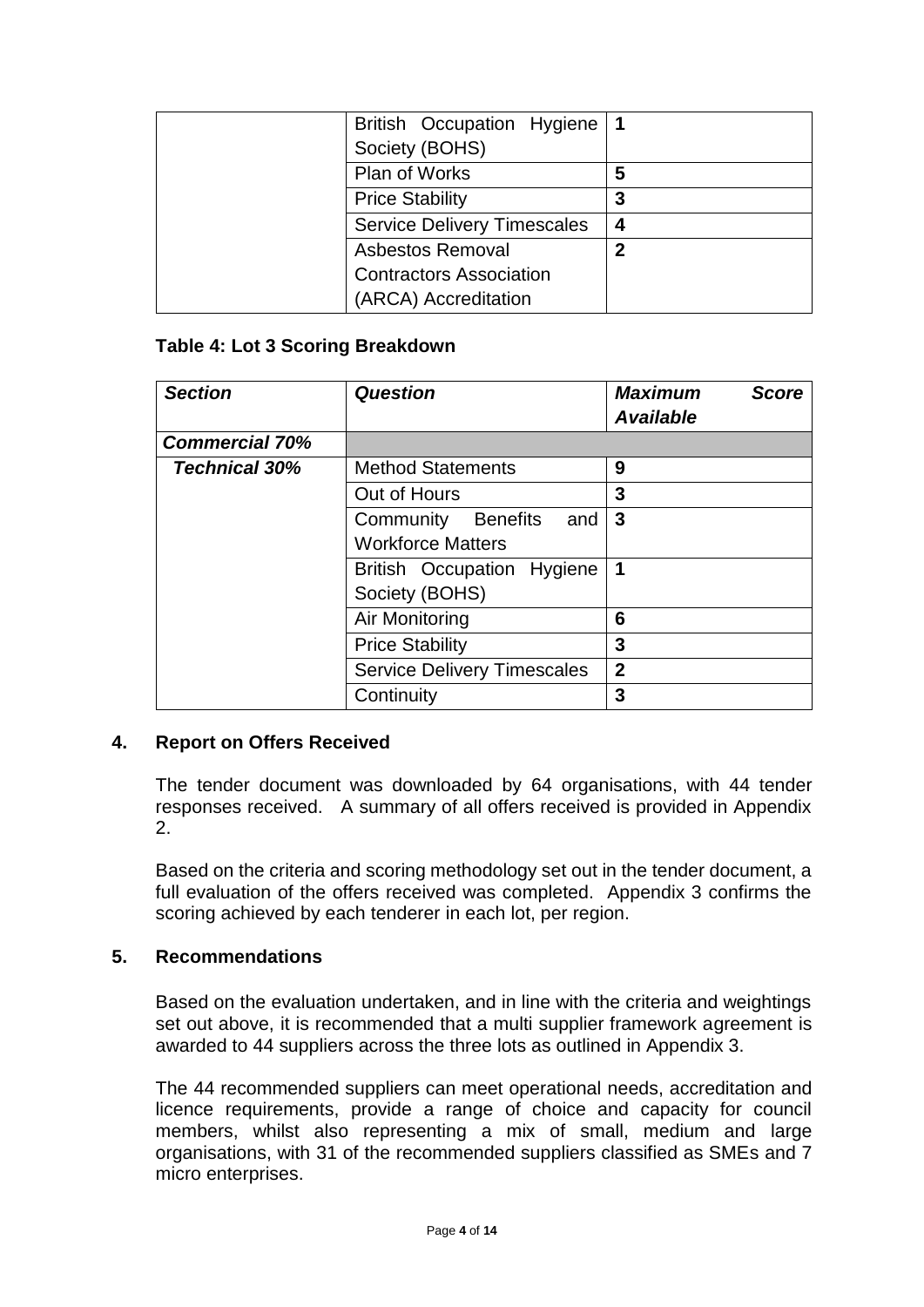The recommendations set out in Appendix 3 propose to award all tenderers in all regions offered.

In this generation of the framework, and in consultation with the established technical panel, Scotland Excel amended the schedule of rates to include ancillary services and works in the core list. Furthermore, the schedule was also amended to divide some services and activities into their component activities. This was designed to ensure that members had a holistic set of requirements stipulated in the core list so that prices offered were inclusive of all costs. During evaluation of the offers received, it emerged that this approach resulted in a significant variance in prices submitted on the revised schedule. Scotland Excel undertook a robust clarification process to ensure that the rates submitted were compliant to the specification.

Following this review, it is proposed that all tenderers for all regions are awarded to provide members with the autonomy to agree bespoke work packages in recognition of local procurement objectives.

This supports a primary strategic procurement objective for the renewal, to provide access to a range of competent local and geographically dispersed asbestos suppliers and maximises capacity available under the framework. It also allows a greater proportion of local SMEs and micro enterprises to compete for local public sector contracts.

#### **6. Benefits**

#### **Savings**

As outlined above due to the changes in the schedule of rates and the significant variance in pricing submitted a neutral savings figure has been incorporated in this report.

Section 7 will outline contract management activity required to update the schedule of rates. Following this exercise, Scotland Excel will conduct a benchmarking exercise in year one of the framework and estimate to deliver a saving of 4%, which is in alignment with our wider non-care portfolio.

As stated in Appendix 1, at the end of the current framework, the contract prices were 3.5% ahead of the market prices demonstrating the value of ongoing contract management activity.

Some tenderers have offered discounts for particular councils within each region, further savings are also possible for members conducting mini-competitions for larger packages of work.

#### **Price Stability**

In addition to the mandatory 12 months fixed pricing for all lots, the majority of suppliers have offered an additional 12 months fixed pricing in each lot.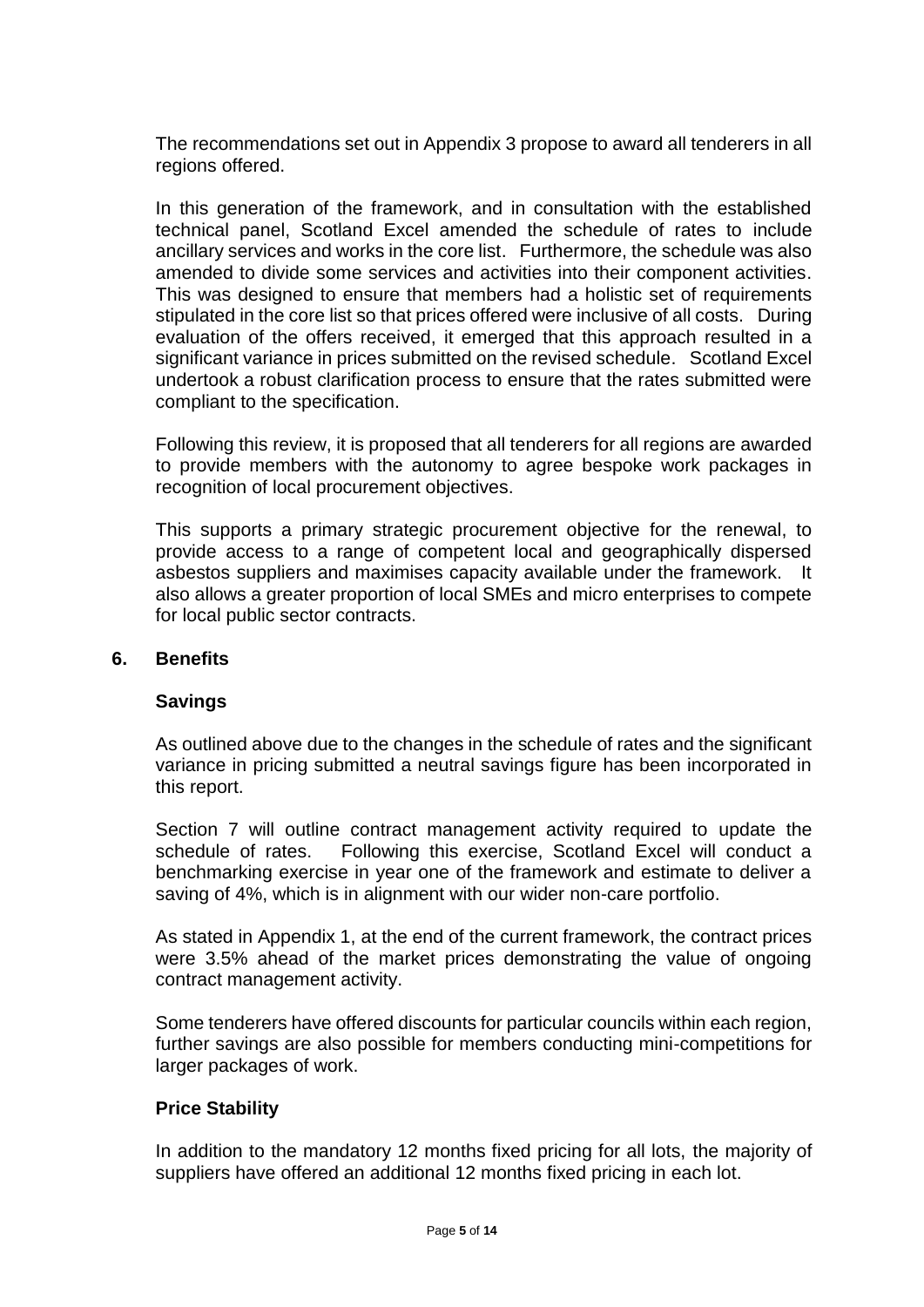All future requests for prices variance will be considered in line with annual increases in inflation and in accordance with our established price variance process.

### **Sustainable Procurement Benefits**

Within the technical section of the tender, the sustainability method statement assessed tenderers in relation to their corporate approach to sustainability and how their organisation promotes recycle, reuse and reduce initiatives to minimise the impact of the supply chain on the environment. A range of sustainable measures were outlined by suppliers. For example, responsible use of energy, targets to reduce emissions, reduction of water use, staff training sessions and the introduction of electric vehicles. Furthermore, one tenderer has committed to developing a project-specific Waste Reduction Plan in line with a Zero Waste Scotland initiative, which aims to reduce waste by 30% in the first year.

### **Community Benefits**

Scotland Excel is committed to maximising community benefit delivery, as part of the technical section, tenderers were asked to confirm whether they were willing to comply with our community benefits approach for the lifetime of the framework. This approach is designed to deliver local community benefits based on individual member spend thresholds and all 44 recommended suppliers have confirmed their acceptance. Some tenderers provided commentary on the types of community benefits that could be delivered through the framework;

- Asbestos awareness sessions/workshops fully trained UK Asbestos Training Association (UKATA) accredited Asbestos Awareness Trainers who host asbestos awareness sessions for clients and/or members of the public.
- Routes to employment or training through apprenticeships or trainee roles or support for careers advice and mock interviews.
- Education initiatives for safety around construction sites, educating members of the public on the presence of asbestos.
- Charitable donations and support for local events.

Scotland Excel will monitor spend and community benefits reported through the framework and will share with members on a six-monthly basis.

#### **Fair Work Practices including the Living Wage**

Tenderers were asked a question on their approach to fair work practices. Recommended suppliers offer a range of positive work initiatives including performance reviews, staff development, training and flexible working hours.

Tenderers were specifically asked a question in relation to their Scottish Living Wage status. Of the 44 tenderers recommended, 41 pay the Scottish living wage and Appendix 4 provides a breakdown of responses. Of the three remaining suppliers that do not pay the Scottish living wage to all employees and are not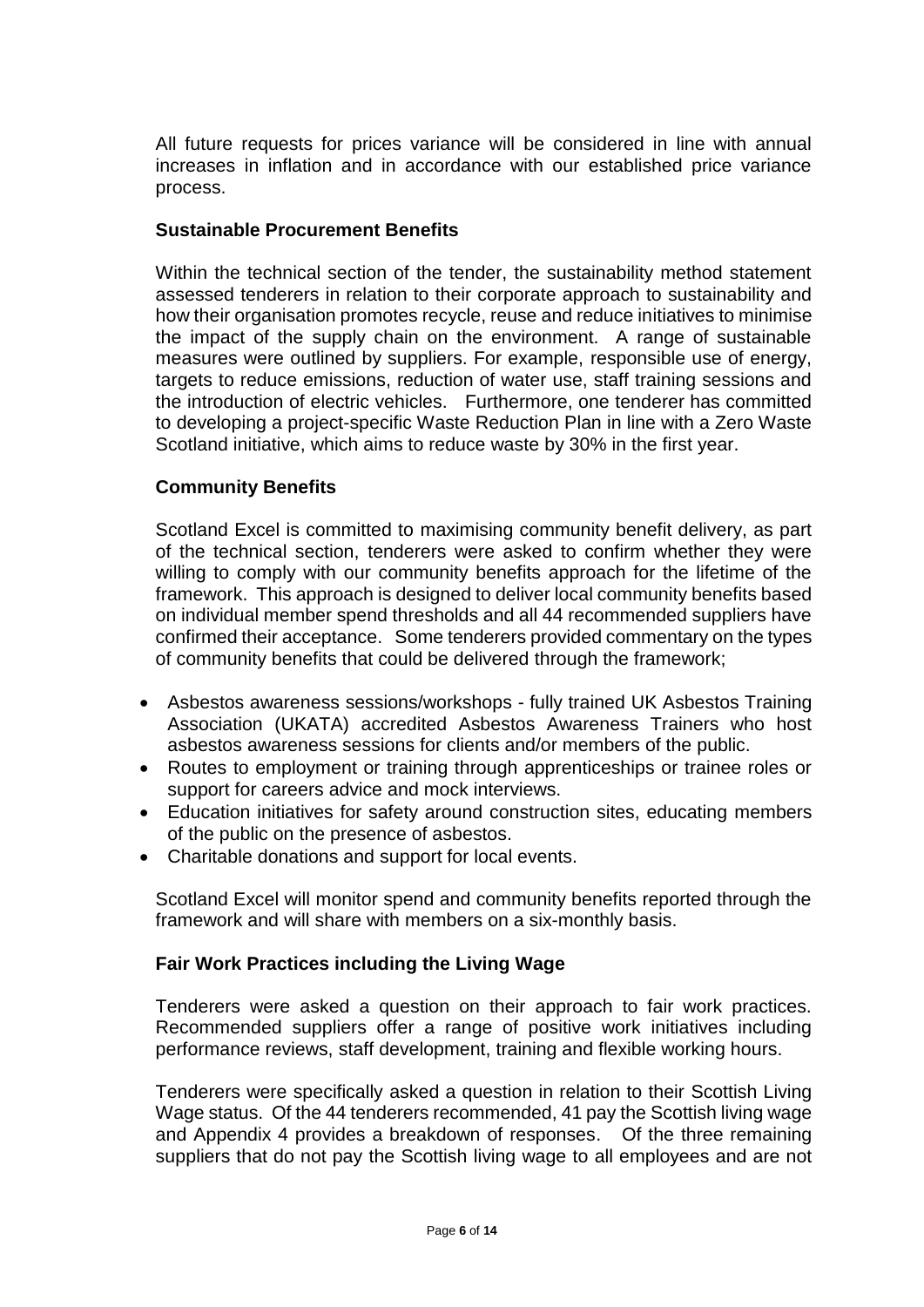accredited, Tenderers have confirmed that between 81-97% of employees are paid the Scottish living wage.

Scotland Excel will continue to monitor Fair Work Practices, including the Scottish Living Wage within its contract and supplier management programme.

### **Other Benefits**

Further benefits delivered through this generation of the framework are outlined below;

- Best practice procurement of asbestos works and services and a route to market for a pre-assessed supply base holding appropriate accreditations and licenses, complying with robust specifications.
- Recommended suppliers represent an increase in local suppliers awarded onto the framework, offering choice and capacity.
- Introduction of the Term Service Short Contract (TSSC) in lots 1 and 3, which will reduce the administrative burden on members by facilitating the call off of planned schemes of work.

### **7. Contract Mobilisation and Management**

All suppliers and participating members will be issued with a mobilisation pack containing all required details to launch the framework. Supplier engagement will take place to discuss the operation of the framework, roles and responsibilities, management information requirements, Key Performance Indicators (KPIs) and community benefits commitments.

Scotland Excel will hold a mobilisation event with members to discuss target areas for contract management. This will include the establishment of a national working group to review supplier performance, ongoing insurance requirements, a core product review and revised approach to the collection of Management Information (MI).

In accordance with Scotland Excel's established contract and supplier management programme, this framework has been classified as a level 1 arrangement in terms of both risk and spend requiring six monthly supplier and user group reviews as appropriate.

Scotland Excel will ensure ongoing and appropriate checks are in place to monitor the retention of certification and insurance requirements.

#### **8. Summary**

This framework for Asbestos related Works and Services provides a route to market for asbestos surveys, removal works and testing services for both domestic and non-domestic properties.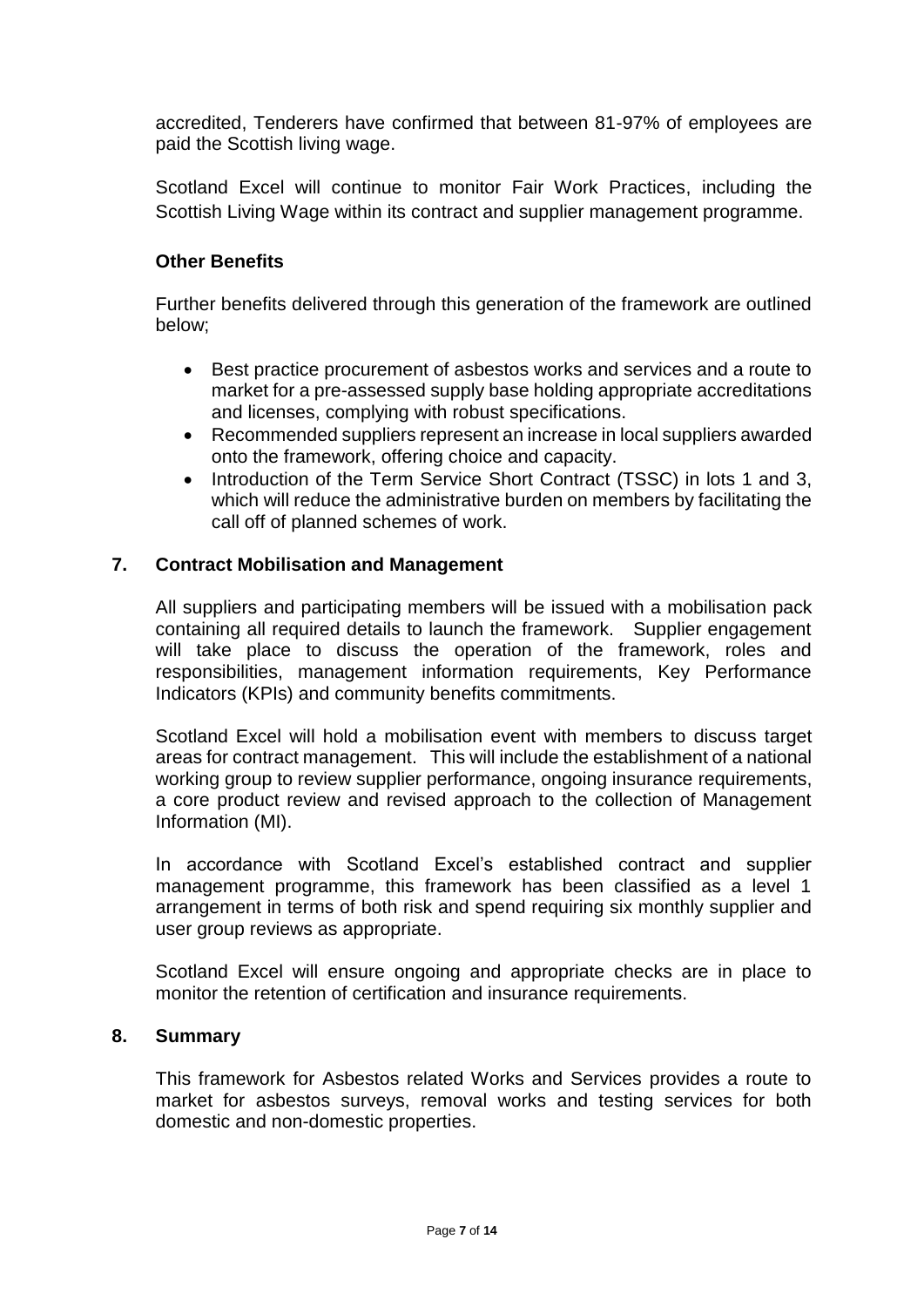A range of benefits can be reported in relation to; greater geographical service coverage, price stability, sustainable benefits, community benefits and payment of the Scottish living wage.

The Executive Sub Committee is requested to approve the recommendation to award this framework agreement to the suppliers as detailed in Appendix 3.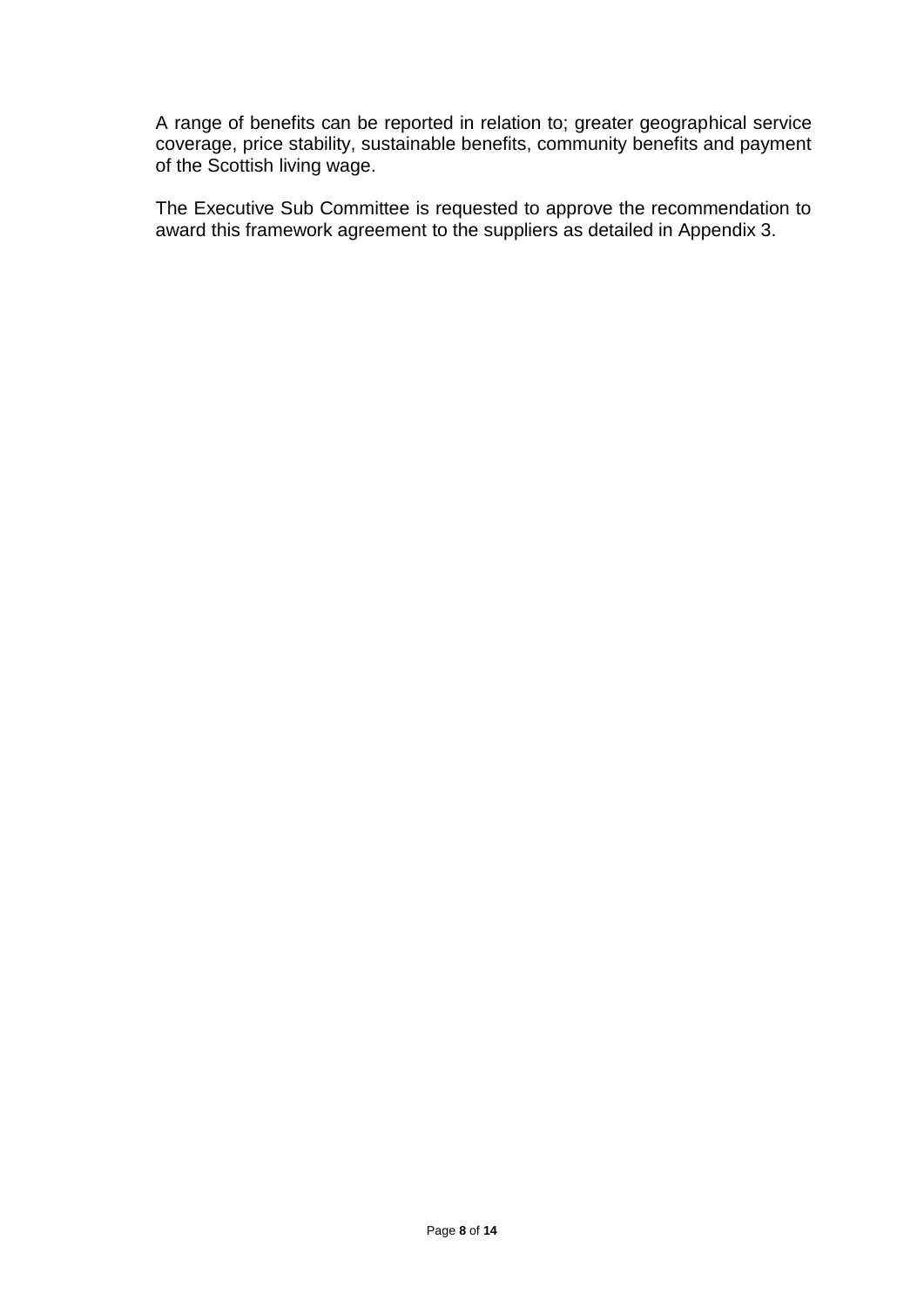## **Appendix 1 – Participation, Spend and Savings Summary – Asbestos related Works and Services 2418 (Management Information is "MI" and the Scottish Procurement Information Hub is "Hub")**

| <b>Member Name</b>          | Participation in | <b>Participation Entry</b> | <b>Estimated Annual</b> | <b>Source of Spend Data</b>                                                                                                                                                                           | Indexation (%)* | % Estimated                     | <b>Estimated Annual</b> | <b>Basis of Savings Calculation</b> |
|-----------------------------|------------------|----------------------------|-------------------------|-------------------------------------------------------------------------------------------------------------------------------------------------------------------------------------------------------|-----------------|---------------------------------|-------------------------|-------------------------------------|
| Aberdeen City Council       | Contract<br>Yes  | Date<br>15 July 2019       | Spend (£)<br>£125.000   | Council confirmed                                                                                                                                                                                     | 3.5             | <b>Forecast Savings</b><br>0.0% | Savings (£)<br>£0       | N/A                                 |
| Aberdeenshire Council       | Yes              | 15 July 2019               | £65,882                 | Council confirmed                                                                                                                                                                                     | 3.5             | 0.0%                            | £0                      | N/A                                 |
| <b>Angus Council</b>        | Yes              | 15 July 2019               | £60,000                 | Council confirmed                                                                                                                                                                                     | 3.5             | 0.0%                            | £0                      | N/A                                 |
|                             |                  |                            |                         |                                                                                                                                                                                                       |                 | 0.0%                            | £0                      | N/A                                 |
| Argyll & Bute Council       | Yes              | 15 July 2019               | £390,000                | Hub - confirmed                                                                                                                                                                                       | 3.5             |                                 |                         |                                     |
| City of Edinburgh Council   | Yes              | 15 July 2019               | £200,000                | Hub - confirmed                                                                                                                                                                                       | 3.5             | 0.0%                            | £0                      | N/A                                 |
| Clackmannanshire Council    | Yes              | 15 July 2019               | £50,000                 | MI - confirmed                                                                                                                                                                                        | 3.5             | 0.0%                            | £0                      | N/A                                 |
| Comhairle nan Eilean Siar   | Yes              | 15 July 2019               | £2,500                  | Council confirmed                                                                                                                                                                                     | 3.5             | 0.0%                            | £0                      | N/A                                 |
| Dumfries & Galloway Council | Yes              | 15 July 2019               | £33,500                 | MI - confirmed                                                                                                                                                                                        | 3.5             | 0.0%                            | £0                      | N/A                                 |
| Dundee City Council         | Yes              | 15 July 2019               | £600,000                | Council confirmed                                                                                                                                                                                     | 3.5             | 0.0%                            | £0                      | N/A                                 |
| East Ayrshire Council       | No               | N/A                        | N/A                     | N/A                                                                                                                                                                                                   | 3.5             | 0.0%                            | £0                      | N/A                                 |
| East Dunbartonshire Council | Yes              | 15 July 2019               | £300,000                | MI - confirmed                                                                                                                                                                                        | 3.5             | 0.0%                            | £0                      | N/A                                 |
| East Lothian Council        | Yes              | 15 July 2019               | £250,000                | Council confirmed                                                                                                                                                                                     | 3.5             | 0.0%                            | £0                      | N/A                                 |
| East Renfrewshire Council   | No               | N/A                        | N/A                     | N/A                                                                                                                                                                                                   | 3.5             | 0.0%                            | £0                      | N/A                                 |
| <b>Falkirk Council</b>      | Yes              | 15 July 2019               | £50,000                 | Council confirmed                                                                                                                                                                                     | 3.5             | 0.0%                            | £0                      | N/A                                 |
| <b>Fife Council</b>         | Yes              | 15 July 2019               | £130,000                | MI - confirmed                                                                                                                                                                                        | 3.5             | 0.0%                            | £0                      | N/A                                 |
| <b>Glasgow City Council</b> | No               | N/A                        | N/A                     | N/A                                                                                                                                                                                                   | 3.5             | 0.0%                            | £0                      | N/A                                 |
| <b>Highland Council</b>     | Yes              | 15 July 2019               | £850,000                | Hub - confirmed                                                                                                                                                                                       | 3.5             | 0.0%                            | £0                      | N/A                                 |
| Inverclyde Council          | Yes              | 15 July 2019               | £100,000                | Hub - confirmed                                                                                                                                                                                       | 3.5             | 0.0%                            | £0                      | N/A                                 |
| Midlothian Council          | Yes              | 15 July 2019               | £80,000                 | MI - confirmed                                                                                                                                                                                        | 3.5             | 0.0%                            | £0                      | N/A                                 |
| Moray Council               | Yes              | 15 July 2019               | £77,000                 | Council confirmed                                                                                                                                                                                     | 3.5             | 0.0%                            | £0                      | N/A                                 |
| North Ayrshire Council      | Yes              | 15 July 2019               | £500,000                | Council confirmed                                                                                                                                                                                     | 3.5             | 0.0%                            | £0                      | N/A                                 |
| North Lanarkshire Council   | Yes              | 15 July 2019               | £750,000                | Council confirmed                                                                                                                                                                                     | 3.5             | 0.0%                            | £0                      | N/A                                 |
| Orkney Islands Council      | Yes              | 15 July 2019               | £0                      | MI - confirmed                                                                                                                                                                                        | 3.5             | 0.0%                            | £0                      | N/A                                 |
| Perth & Kinross Council     | Yes              | 15 July 2019               | £450,000                | Council confirmed                                                                                                                                                                                     | 3.5             | 0.0%                            | £0                      | N/A                                 |
| Renfrewshire Council        | Yes              | 15 July 2019               | £600,000                | Council confirmed                                                                                                                                                                                     | 3.5             | 0.0%                            | £0                      | N/A                                 |
| Scottish Borders Council    | Yes              | 15 July 2019               | £60,000                 | Hub - confirmed                                                                                                                                                                                       | 3.5             | 0.0%                            | £0                      | N/A                                 |
| Shetland Islands Council    | Yes              | 15 July 2019               | £0                      | MI - confirmed                                                                                                                                                                                        | 3.5             | 0.0%                            | £0                      | N/A                                 |
| South Ayrshire Council      | Yes              | 15 July 2019               | £345,414                | Council confirmed                                                                                                                                                                                     | 3.5             | 0.0%                            | £0                      | N/A                                 |
| South Lanarkshire Council   | Yes              | 15 July 2019               | £1,250,000              | Council confirmed                                                                                                                                                                                     | 3.5             | 0.0%                            | £0                      | N/A                                 |
| <b>Stirling Council</b>     | Yes              | 15 July 2019               | £126,000                | Council confirmed                                                                                                                                                                                     | 3.5             | 0.0%                            | £0                      | N/A                                 |
| West Dunbartonshire Council | Yes              | 15 July 2019               | £175,000                | MI - confirmed                                                                                                                                                                                        | 3.5             | 0.0%                            | £0                      | N/A                                 |
| <b>West Lothian Council</b> | Yes              | 15 July 2019               | £750,000                | Council confirmed                                                                                                                                                                                     | 3.5             | 0.0%                            | £0                      | N/A                                 |
| <b>Totals</b>               |                  |                            | £8,370,296              |                                                                                                                                                                                                       |                 | 0.0%                            | £0                      |                                     |
|                             |                  |                            |                         | *Asterisk (*) denotes Indexation – This column confirms the difference when the relevant market indices are compared with the relevant Contract indices derived from framework specific cost drivers. |                 |                                 |                         |                                     |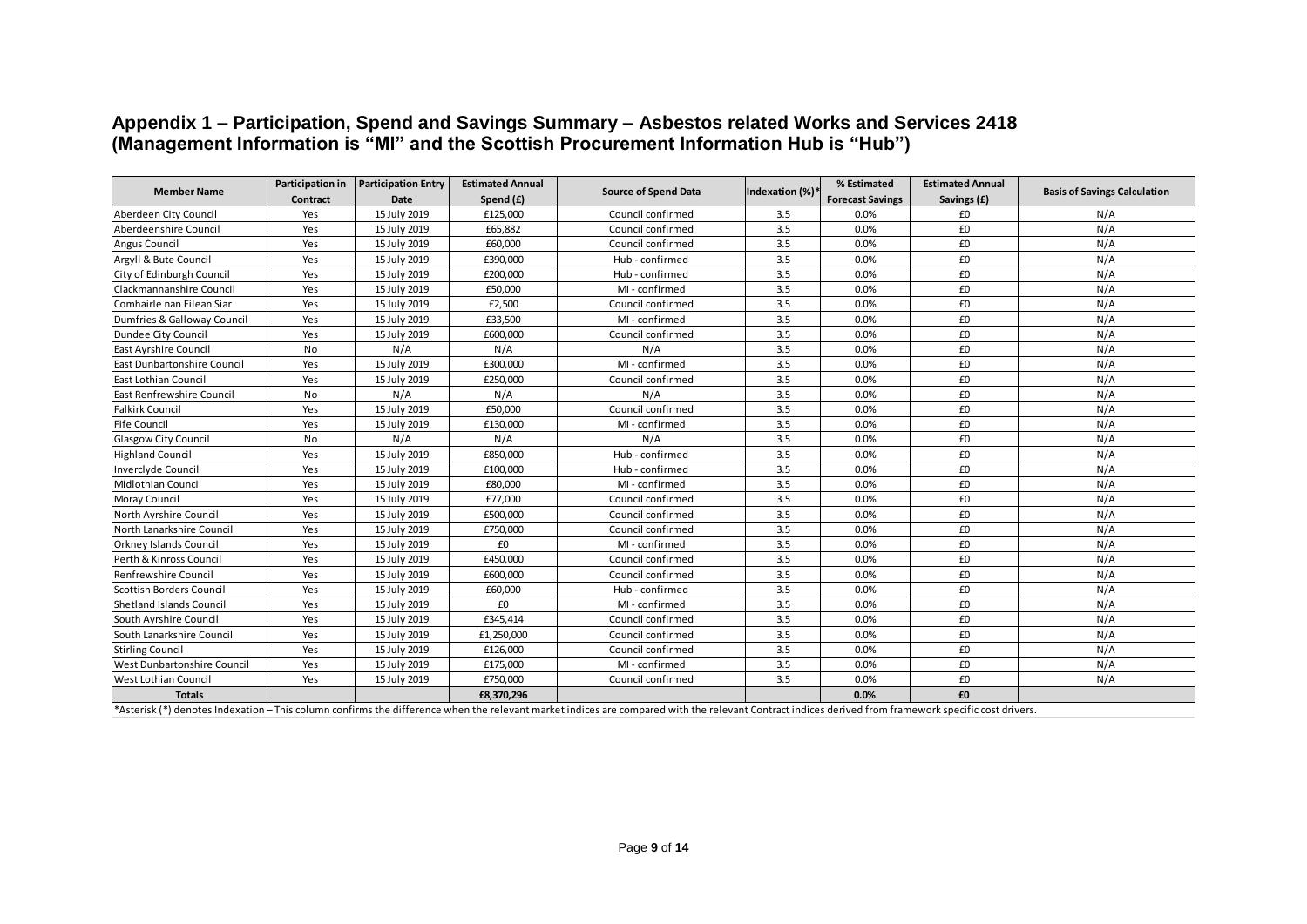# **Appendix 2 – List of Tenderers with SME Status**

| <b>Tenderer's Name</b>                                    | <b>SME Status</b> | Location                  | <b>Lots Tendered</b> |
|-----------------------------------------------------------|-------------------|---------------------------|----------------------|
| A&C Asbestos Consultants inc Ltd                          | Micro             | Alloa                     | 1                    |
| <b>ACRON ASBESTOS LTD</b>                                 | Micro             | Glasgow                   | 3                    |
| <b>ASBESTOS ANALYTICAL SERVICES</b>                       | Small             | Prestwick                 | $1$ and $3$          |
| Asbestos Building Surveys Limited                         | Small             | Hamilton                  | 1                    |
| Asbestos Specialists (UK) Ltd                             | Small             | Elgin                     | 1 and 2              |
| <b>ASKAMS Compliance Services Limited</b>                 | Medium            | Cramlington               | $1$ and $3$          |
| <b>Aspect Contracts Limited</b>                           | Medium            | Basildon                  | $\mathbf 2$          |
| <b>Carymar Construction Services Limited</b>              | Small             | Paisley                   | $\overline{2}$       |
| CHAMIC INDUSTRIAL SERVICES LIMITED                        | Small             | Edinburgh                 | $\overline{2}$       |
| Clarke's Environmental Limited                            | Small             | Northallerton             | $\overline{2}$       |
| CLYDE ENVIRONMENTAL CONSULTANTS LTD                       | Small             | Bellshill                 | 3                    |
| Damada (Asbestos Removals) Limited                        | Small             | Hamilton                  | $\overline{2}$       |
| <b>DNKA LTD</b>                                           | Micro             | Govan                     | 3                    |
| E.D.P. Health, Safety and Environment Consultants Limited | Small             | St. Helens                | $1$ and $3$          |
| <b>ENVIRAZ (Scotland) Limited</b>                         | Medium            | Glasgow                   | 2                    |
| Enviraz Surveys Ltd                                       | Small             | Glasgow                   | $\mathbf{1}$         |
| <b>Environmental Essentials Limited</b>                   | Medium            | Newcastle                 | $1$ and $3$          |
| <b>Environtec Limited</b>                                 | Medium            | <b>Hatfield Peverel</b>   | $1$ and $3$          |
| <b>Erith Contractors Limited</b>                          | Large             | Kent                      | $\overline{2}$       |
| Exova Environmental UK Limited                            | Small             | London                    | $1$ and $3$          |
| FRANKS PORTLOCK CONSULTING LIMITED                        | Small             | Sunderland                | $1$ and $3$          |
| <b>GOWRIE CONTRACTS LIMITED</b>                           | Small             | Dundee                    | $\overline{2}$       |
| GREENAIR ENVIRONMENTAL LIMITED                            | Small             | Glasgow                   | $\overline{2}$       |
| HENDERSON ENVIRONMENTAL SERVICES LTD                      | Micro             | Dundee                    | $\overline{2}$       |
| <b>INTONA LIMITED</b>                                     | Small             | Dundee                    | $\mathbf{1}$         |
| Life Environmental Services Limited                       | Medium            | <b>Bishop's Stortford</b> | $1$ and $3$          |
| Lucion Environmental Limited                              | Large             | Gateshead                 | $1$ and $3$          |
| MDS ENVIRONMENTAL SERVICES LTD                            | Micro             | Thornaby                  | $\mathbf 2$          |
| NORTHERN ASBESTOS SERVICES LIMITED                        | Small             | Elgin                     | $\overline{2}$       |
| NOT ONE IOTA LTD                                          | Small             | Portadown                 | $1$ and $3$          |
| Omega Asbestos Consulting Limited                         | Small             | Bowburn                   | $1$ and $3$          |
| PCS Asbestos Consultants Limited                          | Small             | Huddersfield              | 1                    |
| Plansafe Solutions Limited                                | Micro             | <b>Dumfries</b>           | $\mathbf{1}$         |
| RESOURCE AND ENVIRONMENTAL CONSULTANTS LIMITED            | Medium            | Manchester                | $1$ and $3$          |
| Rhodar Limited                                            | Large             | Leeds                     | $\mathbf{z}$         |
| <b>RSK Environment Limited</b>                            | Large             | Glasgow                   | 1 and 3              |
| Shield on-site Services Ltd                               | Medium            | Ross-On-Wye               | $1$ and $3$          |
| SOCOTEC Asbestos Limited                                  | Medium            | Bretby                    | 1 and 3              |
| SPECIALIST BUILDING & ASBESTOS SERVICES LIMITED           | Small             | Wishaw                    | $\overline{2}$       |
| Strada Environmental Limited                              | Micro             | Ayr                       | $\overline{2}$       |
| Vega Environmental Consultants Limited                    | Small             | <b>Whitley Bay</b>        | $1$ and $3$          |
| William Munro Construction (Highland) Limited             | Medium            | Alness                    | 1 and 2              |
| WOOD GROUP INDUSTRIAL SERVICES LTD                        | Large             | <b>Staines</b>            | $\overline{2}$       |
| <b>WSP UK LIMITED</b>                                     | Large             | London                    | $\mathbf{1}$         |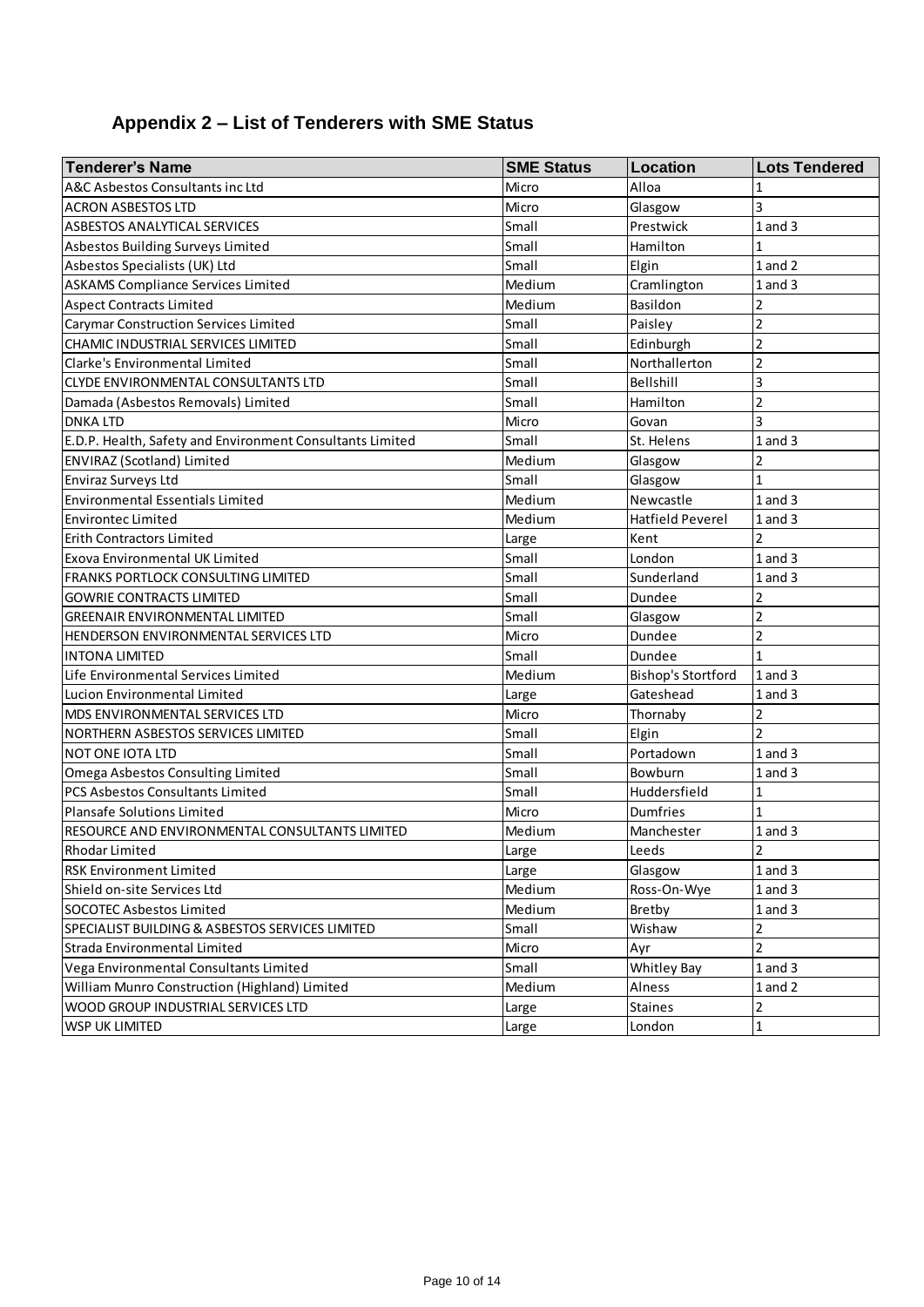# **Appendix 3 - Scoring and Recommendations**

| Lot 1 - Asbestos Surveys, Region 1                        |              |               |
|-----------------------------------------------------------|--------------|---------------|
| Tenderer                                                  | <b>Score</b> | Award: Yes/No |
| ASBESTOS ANALYTICAL SERVICES                              | 97.10        | Yes           |
| RESOURCE AND ENVIRONMENTAL CONSULTANTS LIMITED            | 89.47        | Yes           |
| ASKAMS Compliance Services Limited                        | 88.81        | Yes           |
| Life Environmental Services Limited                       | 88.04        | Yes           |
| <b>Environmental Essentials Limited</b>                   | 86.71        | Yes           |
| Vega Environmental Consultants Limited                    | 86.49        | Yes           |
| <b>Environtec Limited</b>                                 | 86.11        | Yes           |
| <b>FRANKS PORTLOCK CONSULTING LIMITED</b>                 | 85.34        | Yes           |
| Lucion Environmental Limited                              | 84.44        | Yes           |
| Exova Environmental UK Limited                            | 83.44        | Yes           |
| Shield on-site Services Ltd                               | 82.59        | Yes           |
| <b>INTONA LIMITED</b>                                     | 80.73        | Yes           |
| <b>Enviraz Survevs Ltd</b>                                | 79.06        | Yes           |
| <b>WSP UK LIMITED</b>                                     | 75.07        | Yes           |
| Asbestos Building Surveys Limited                         | 74.80        | Yes           |
| SOCOTEC Asbestos Limited                                  | 74.74        | Yes           |
| <b>RSK Environment Limited</b>                            | 66.50        | Yes           |
| A&C Asbestos Consultants inc Ltd                          | 65.92        | Yes           |
| E.D.P. Health, Safety and Environment Consultants Limited | 59.45        | Yes           |
| Omega Asbestos Consulting Limited                         | 58.57        | Yes           |
| NOT ONE IOTA LTD                                          | 50.14        | Yes           |
| PCS Asbestos Consultants Limited                          | 40.85        | Yes           |
| <b>Plannato Colutiona Limited</b>                         | 22.24        | $V_{\Omega}$  |

| Lot 1 - Asbestos Surveys, Region 4                        |              |               |
|-----------------------------------------------------------|--------------|---------------|
| <b>Tenderer</b>                                           | <b>Score</b> | Award: Yes/No |
| <b>Environmental Essentials Limited</b>                   | 95.29        | Yes           |
| ASBESTOS ANALYTICAL SERVICES                              | 93.52        | Yes           |
| <b>INTONA LIMITED</b>                                     | 91.85        | Yes           |
| Shield on-site Services Ltd                               | 91.53        | Yes           |
| Vega Environmental Consultants Limited                    | 81.76        | Yes           |
| <b>ASKAMS Compliance Services Limited</b>                 | 80.10        | Yes           |
| FRANKS PORTLOCK CONSULTING LIMITED                        | 77.16        | Yes           |
| Asbestos Specialists (UK) Ltd                             | 68.44        | Yes           |
| <b>WSP UK LIMITED</b>                                     | 66.57        | Yes           |
| <b>Enviraz Surveys Ltd</b>                                | 65.73        | Yes           |
| Life Environmental Services Limited                       | 65.60        | Yes           |
| E.D.P. Health, Safety and Environment Consultants Limited | 62.44        | Yes           |
| Asbestos Building Surveys Limited                         | 61.90        | Yes           |
| A&C Asbestos Consultants inc Ltd                          | 51.43        | Yes           |
| PCS Asbestos Consultants Limited                          | 45.10        | Yes           |
| RESOURCE AND ENVIRONMENTAL CONSULTANTS LIMITED            | 44.91        | Yes           |
| Omega Asbestos Consulting Limited                         | 43.56        | Yes           |
| William Munro Construction (Highland) Limited             | 34.22        | Yes           |

| <b>Contract Contract Contract Contract</b>                |              |               |                                                           |              |               |                                                           |              |     |  |
|-----------------------------------------------------------|--------------|---------------|-----------------------------------------------------------|--------------|---------------|-----------------------------------------------------------|--------------|-----|--|
| Lot 1 - Asbestos Surveys, Region 1                        |              |               | Lot 1 - Asbestos Surveys, Region 2                        |              |               | Lot 1 - Asbestos Surveys, Region 3                        |              |     |  |
| Tenderer                                                  | <b>Score</b> | Award: Yes/No | <b>Tenderer</b>                                           | <b>Score</b> | Award: Yes/No | <b>Tenderer</b>                                           | <b>Score</b> | Awa |  |
| ASBESTOS ANALYTICAL SERVICES                              | 97.10        | Yes           | <b>FRANKS PORTLOCK CONSULTING LIMITED</b>                 | 96.09        | Yes           | ASBESTOS ANALYTICAL SERVICES                              | 97.10        | Yes |  |
| RESOURCE AND ENVIRONMENTAL CONSULTANTS LIMITED            | 89.47        | Yes           | RESOURCE AND ENVIRONMENTAL CONSULTANTS LIMITED            | 93.82        | Yes           | RESOURCE AND ENVIRONMENTAL CONSULTANTS LIMITED            | 89.48        | Yes |  |
| <b>ASKAMS Compliance Services Limited</b>                 | 88.81        | Yes           | ASBESTOS ANALYTICAL SERVICES                              | 93.04        | Yes           | Life Environmental Services Limited                       | 88.04        | Yes |  |
| Life Environmental Services Limited                       | 88.04        | Yes           | <b>ASKAMS Compliance Services Limited</b>                 | 92.87        | Yes           | Environtec Limited                                        | 86.12        | Yes |  |
| <b>Environmental Essentials Limited</b>                   | 86.71        | Yes           | Life Environmental Services Limited                       | 91.89        | Yes           | ASKAMS Compliance Services Limited                        | 85.91        | Yes |  |
| Vega Environmental Consultants Limited                    | 86.49        | Yes           | <b>Environmental Essentials Limited</b>                   | 90.65        | Yes           | FRANKS PORTLOCK CONSULTING LIMITED                        | 85.34        | Yes |  |
| <b>Environtec Limited</b>                                 | 86.11        | Yes           | Vega Environmental Consultants Limited                    | 90.36        | Yes           | Environmental Essentials Limited                          | 85.34        | Yes |  |
| FRANKS PORTLOCK CONSULTING LIMITED                        | 85.34        | Yes           | <b>Environtec Limited</b>                                 | 90.12        | Yes           | <b>Shield on-site Services Ltd</b>                        | 82.69        | Yes |  |
| Lucion Environmental Limited                              | 84.44        | Yes           | Lucion Environmental Limited                              | 88.30        | Yes           | Lucion Environmental Limited                              | 81.68        | Yes |  |
| Exova Environmental UK Limited                            | 83.44        | Yes           | Shield on-site Services Ltd                               | 86.67        | Yes           | <b>INTONA LIMITED</b>                                     | 80.82        | Yes |  |
| Shield on-site Services Ltd                               | 82.59        | Yes           | <b>INTONA LIMITED</b>                                     | 84.52        | Yes           | Vega Environmental Consultants Limited                    | 80.79        | Yes |  |
| <b>INTONA LIMITED</b>                                     | 80.73        | Yes           | Exova Environmental UK Limited                            | 82.46        | Yes           | <b>WSP UK LIMITED</b>                                     | 75.07        | Yes |  |
| <b>Enviraz Survevs Ltd</b>                                | 79.06        | Yes           | WSP UK LIMITED                                            | 78.29        | Yes           | Asbestos Building Surveys Limited                         | 74.80        | Yes |  |
| WSP UK LIMITED                                            | 75.07        | Yes           | Enviraz Surveys Ltd                                       | 78.12        | Yes           | SOCOTEC Asbestos Limited                                  | 74.75        | Yes |  |
| Asbestos Building Surveys Limited                         | 74.80        | Yes           | SOCOTEC Asbestos Limited                                  | 77.94        | Yes           | Enviraz Survevs Ltd                                       | 73.95        | Yes |  |
| SOCOTEC Asbestos Limited                                  | 74.74        | Yes           | Asbestos Building Surveys Limited                         | 77.94        | Yes           | <b>RSK Environment Limited</b>                            | 66.50        | Yes |  |
| <b>RSK Environment Limited</b>                            | 66.50        | Yes           | <b>RSK Environment Limited</b>                            | 69.34        | Yes           | A&C Asbestos Consultants inc Ltd                          | 65.86        | Yes |  |
| A&C Asbestos Consultants inc Ltd                          | 65.92        | Yes           | A&C Asbestos Consultants inc Ltd                          | 68.69        | Yes           | E.D.P. Health, Safety and Environment Consultants Limited | 59.45        | Yes |  |
| E.D.P. Health, Safety and Environment Consultants Limited | 59.45        | Yes           | E.D.P. Health, Safety and Environment Consultants Limited | 61.67        | Yes           | Omega Asbestos Consulting Limited                         | 58.57        | Yes |  |
| Omega Asbestos Consulting Limited                         | 58.57        | Yes           | Omega Asbestos Consulting Limited                         | 61.04        | Yes           | NOT ONE IOTA LTD                                          | 47.71        | Yes |  |
| NOT ONE IOTA LTD                                          | 50.14        | Yes           | NOT ONE IOTA LTD                                          | 49.36        | Yes           | PCS Asbestos Consultants Limited                          | 41.23        | Yes |  |
| PCS Asbestos Consultants Limited                          | 40.85        | Yes           | PCS Asbestos Consultants Limited                          | 42.52        | Yes           | Plansafe Solutions Limited                                | 33.57        | Yes |  |
| Plansafe Solutions Limited                                | 33.31        | Yes           | Plansafe Solutions Limited                                | 32.94        | Yes           |                                                           |              |     |  |
|                                                           |              |               |                                                           |              |               |                                                           |              |     |  |

| Lot 1 - Asbestos Surveys, Region 4                        |       |               | Lot 1 - Asbestos Surveys, Region 5                        |              |               | Lot 1 - Asbestos Surveys, Region 6                        |              |     |  |
|-----------------------------------------------------------|-------|---------------|-----------------------------------------------------------|--------------|---------------|-----------------------------------------------------------|--------------|-----|--|
| Tenderer                                                  | Score | Award: Yes/No | <b>Tenderer</b>                                           | <b>Score</b> | Award: Yes/No | <b>Tenderer</b>                                           | <b>Score</b> | Awa |  |
| <b>Environmental Essentials Limited</b>                   | 95.29 | Yes           | RESOURCE AND ENVIRONMENTAL CONSULTANTS LIMITED            | 93.82        | Yes           | FRANKS PORTLOCK CONSULTING LIMITED                        | 97.20        | Yes |  |
| ASBESTOS ANALYTICAL SERVICES                              | 93.52 | Yes           | <b>Environtec Limited</b>                                 | 90.02        | Yes           | RESOURCE AND ENVIRONMENTAL CONSULTANTS LIMITED            | 90.97        | Yes |  |
| <b>INTONA LIMITED</b>                                     | 91.85 | Yes           | <b>Environmental Essentials Limited</b>                   | 87.75        | Yes           | ASBESTOS ANALYTICAL SERVICES                              | 90.39        | Yes |  |
| Shield on-site Services Ltd                               | 91.53 | Yes           | <b>INTONA LIMITED</b>                                     | 84.52        | Yes           | Life Environmental Services Limited                       | 89.51        | Yes |  |
| Vega Environmental Consultants Limited                    | 81.76 | Yes           | Shield on-site Services Ltd                               | 83.86        | Yes           | Environmental Essentials Limited                          | 88.12        | Yes |  |
| <b>ASKAMS Compliance Services Limited</b>                 | 80.10 | Yes           | FRANKS PORTLOCK CONSULTING LIMITED                        | 83.60        | Yes           | Vega Environmental Consultants Limited                    | 87.88        | Yes |  |
| FRANKS PORTLOCK CONSULTING LIMITED                        | 77.16 | Yes           | <b>ASKAMS Compliance Services Limited</b>                 | 82.03        | Yes           | Environtec Limited                                        | 87.54        | Yes |  |
| Asbestos Specialists (UK) Ltd                             | 68.44 | Yes           | ASBESTOS ANALYTICAL SERVICES                              | 81.98        | Yes           | Lucion Environmental Limited                              | 85.84        | Yes |  |
| WSP UK LIMITED                                            | 66.57 | Yes           | Vega Environmental Consultants Limited                    | 80.76        | Yes           | ASKAMS Compliance Services Limited                        | 84.60        | Yes |  |
| Enviraz Survevs Ltd                                       | 65.73 | Yes           | Lucion Environmental Limited                              | 80.22        | Yes           | <b>INTONA LIMITED</b>                                     | 82.18        | Yes |  |
| Life Environmental Services Limited                       | 65.60 | Yes           | Life Environmental Services Limited                       | 78.57        | Yes           | Shield on-site Services Ltd                               | 81.55        | Yes |  |
| E.D.P. Health. Safety and Environment Consultants Limited | 62.44 | Yes           | <b>Enviraz Survevs Ltd</b>                                | 68.96        | Yes           | Exova Environmental UK Limited                            | 80.28        | Yes |  |
| Asbestos Building Surveys Limited                         | 61.90 | Yes           | Asbestos Building Surveys Limited                         | 68.06        | Yes           | IWSP UK LIMITED                                           | 76.23        | Yes |  |
| A&C Asbestos Consultants inc Ltd                          | 51.43 | Yes           | Asbestos Specialists (UK) Ltd                             | 63.29        | Yes           | SOCOTEC Asbestos Limited                                  | 75.91        | Yes |  |
| PCS Asbestos Consultants Limited                          | 45.10 | Yes           | <b>WSP UK LIMITED</b>                                     | 62.10        | Yes           | Enviraz Surveys Ltd                                       | 74.90        | Yes |  |
| RESOURCE AND ENVIRONMENTAL CONSULTANTS LIMITED            | 44.91 | Yes           | E.D.P. Health, Safety and Environment Consultants Limited | 61.67        | Yes           | Asbestos Building Surveys Limited                         | 69.18        | Yes |  |
| Omega Asbestos Consulting Limited                         | 43.56 | Yes           | Omega Asbestos Consulting Limited                         | 51.05        | Yes           | A&C Asbestos Consultants inc Ltd                          | 66.93        | Yes |  |
| William Munro Construction (Highland) Limited             | 34.22 | Yes           | A&C Asbestos Consultants inc Ltd                          | 48.43        | Yes           | Asbestos Specialists (UK) Ltd                             | 61.65        | Yes |  |
|                                                           |       |               | NOT ONE IOTA LTD                                          | 43.19        | Yes           | E.D.P. Health, Safety and Environment Consultants Limited | 60.26        | Yes |  |
|                                                           |       |               | PCS Asbestos Consultants Limited                          | 42.52        | Yes           | Omega Asbestos Consulting Limited                         | 59.48        | Yes |  |
|                                                           |       |               | <b>Plansafe Solutions Limited</b>                         | 32.93        | Yes           | <b>NOT ONE IOTA LTD</b>                                   | 46.18        | Yes |  |
|                                                           |       |               | William Munro Construction (Highland) Limited             | 32.71        | <b>Yes</b>    | PCS Asbestos Consultants Limited                          | 41.70        | Yes |  |

| and the state of the state of                             |              |               |                                                           |              |               |                                                           |       |               |  |
|-----------------------------------------------------------|--------------|---------------|-----------------------------------------------------------|--------------|---------------|-----------------------------------------------------------|-------|---------------|--|
| Lot 1 - Asbestos Surveys, Region 1                        |              |               | Lot 1 - Asbestos Surveys, Region 2                        |              |               | Lot 1 - Asbestos Surveys, Region 3                        |       |               |  |
| Tenderer                                                  | <b>Score</b> | Award: Yes/No | <b>Tenderer</b>                                           | <b>Score</b> | Award: Yes/No | <b>Tenderer</b>                                           | Score | Award: Yes/No |  |
| ASBESTOS ANALYTICAL SERVICES                              | 97.10        | Yes           | FRANKS PORTLOCK CONSULTING LIMITED                        | 96.09        | Yes           | ASBESTOS ANALYTICAL SERVICES                              | 97.10 | Yes           |  |
| RESOURCE AND ENVIRONMENTAL CONSULTANTS LIMITED            | 89.47        | Yes           | RESOURCE AND ENVIRONMENTAL CONSULTANTS LIMITED            | 93.82        | Yes           | RESOURCE AND ENVIRONMENTAL CONSULTANTS LIMITED            | 89.48 | Yes           |  |
| <b>ASKAMS Compliance Services Limited</b>                 | 88.81        | Yes           | ASBESTOS ANALYTICAL SERVICES                              | 93.04        | Yes           | Life Environmental Services Limited                       | 88.04 | Yes           |  |
| Life Environmental Services Limited                       | 88.04        | Yes           | <b>ASKAMS Compliance Services Limited</b>                 | 92.87        | Yes           | Environtec Limited                                        | 86.12 | Yes           |  |
| Environmental Essentials Limited                          | 86.71        | Yes           | Life Environmental Services Limited                       | 91.89        | Yes           | <b>ASKAMS Compliance Services Limited</b>                 | 85.91 | Yes           |  |
| Vega Environmental Consultants Limited                    | 86.49        | Yes           | <b>Environmental Essentials Limited</b>                   | 90.65        | Yes           | FRANKS PORTLOCK CONSULTING LIMITED                        | 85.34 | Yes           |  |
| <b>Environtec Limited</b>                                 | 86.11        | Yes           | Vega Environmental Consultants Limited                    | 90.36        | Yes           | Environmental Essentials Limited                          | 85.34 | Yes           |  |
| FRANKS PORTLOCK CONSULTING LIMITED                        | 85.34        | Yes           | <b>Environtec Limited</b>                                 | 90.12        | Yes           | Shield on-site Services Ltd                               | 82.69 | Yes           |  |
| Lucion Environmental Limited                              | 84.44        | Yes           | Lucion Environmental Limited                              | 88.30        | Yes           | Lucion Environmental Limited                              | 81.68 | Yes           |  |
| Exova Environmental UK Limited                            | 83.44        | Yes           | Shield on-site Services Ltd                               | 86.67        | Yes           | <b>INTONA LIMITED</b>                                     | 80.82 | Yes           |  |
| Shield on-site Services Ltd                               | 82.59        | Yes           | <b>INTONA LIMITED</b>                                     | 84.52        | Yes           | Vega Environmental Consultants Limited                    | 80.79 | Yes           |  |
| <b>INTONA LIMITED</b>                                     | 80.73        | Yes           | Exova Environmental UK Limited                            | 82.46        | Yes           | <b>WSP UK LIMITED</b>                                     | 75.07 | Yes           |  |
| <b>Enviraz Surveys Ltd</b>                                | 79.06        | Yes           | WSP UK LIMITED                                            | 78.29        | Yes           | Asbestos Building Surveys Limited                         | 74.80 | Yes           |  |
| WSP UK LIMITED                                            | 75.07        | Yes           | Enviraz Surveys Ltd                                       | 78.12        | Yes           | SOCOTEC Asbestos Limited                                  | 74.75 | Yes           |  |
| Asbestos Building Surveys Limited                         | 74.80        | Yes           | SOCOTEC Asbestos Limited                                  | 77.94        | Yes           | Enviraz Survevs Ltd                                       | 73.95 |               |  |
| SOCOTEC Asbestos Limited                                  | 74.74        | Yes           | Asbestos Building Surveys Limited                         | 77.94        | Yes           | <b>RSK Environment Limited</b>                            | 66.50 | Yes           |  |
| <b>RSK Environment Limited</b>                            | 66.50        | Yes           | <b>RSK Environment Limited</b>                            | 69.34        | Yes           | A&C Asbestos Consultants inc Ltd                          | 65.86 | Yes           |  |
| A&C Asbestos Consultants inc Ltd                          | 65.92        | Yes           | A&C Asbestos Consultants inc Ltd                          | 68.69        | Yes           | E.D.P. Health, Safety and Environment Consultants Limited | 59.45 | Yes           |  |
| E.D.P. Health, Safety and Environment Consultants Limited | 59.45        | Yes           | E.D.P. Health, Safety and Environment Consultants Limited | 61.67        | Yes           | Omega Asbestos Consulting Limited                         | 58.57 | Yes           |  |
| Omega Asbestos Consulting Limited                         | 58.57        | Yes           | Omega Asbestos Consulting Limited                         | 61.04        | Yes           | NOT ONE IOTA LTD                                          | 47.71 | Yes           |  |
| NOT ONE IOTA LTD                                          | 50.14        | Yes           | NOT ONE IOTA LTD                                          | 49.36        | Yes           | PCS Asbestos Consultants Limited                          | 41.23 | Yes           |  |
| PCS Asbestos Consultants Limited                          | 40.85        | Yes           | PCS Asbestos Consultants Limited                          | 42.52        | Yes           | Plansafe Solutions Limited                                | 33.57 | Yes           |  |
|                                                           |              |               |                                                           |              |               |                                                           |       |               |  |

| Lot 1 - Asbestos Surveys, Region 4                        |       |               | Lot 1 - Asbestos Surveys, Region 5                        |       |               | Lot 1 - Asbestos Surveys, Region 6                        |       |               |  |
|-----------------------------------------------------------|-------|---------------|-----------------------------------------------------------|-------|---------------|-----------------------------------------------------------|-------|---------------|--|
| Tenderer                                                  | Score | Award: Yes/No | <b>Tenderer</b>                                           | Score | Award: Yes/No | <b>Tenderer</b>                                           | Score | Award: Yes/No |  |
| Environmental Essentials Limited                          | 95.29 | Yes           | RESOURCE AND ENVIRONMENTAL CONSULTANTS LIMITED            | 93.82 | Yes           | FRANKS PORTLOCK CONSULTING LIMITED                        | 97.20 | Yes           |  |
| ASBESTOS ANALYTICAL SERVICES                              | 93.52 | Yes           | <b>Environtec Limited</b>                                 | 90.02 | Yes           | RESOURCE AND ENVIRONMENTAL CONSULTANTS LIMITED            | 90.97 | Yes           |  |
| INTONA LIMITED                                            | 91.85 | Yes           | <b>Environmental Essentials Limited</b>                   | 87.75 | Yes           | ASBESTOS ANALYTICAL SERVICES                              | 90.39 | Yes           |  |
| Shield on-site Services Ltd                               | 91.53 | Yes           | <b>INTONA LIMITED</b>                                     | 84.52 | Yes           | Life Environmental Services Limited                       | 89.51 | Yes           |  |
| Vega Environmental Consultants Limited                    | 81.76 | Yes           | Shield on-site Services Ltd                               | 83.86 | Yes           | Environmental Essentials Limited                          | 88.12 | Yes           |  |
| <b>ASKAMS Compliance Services Limited</b>                 | 80.10 | Yes           | FRANKS PORTLOCK CONSULTING LIMITED                        | 83.60 | Yes           | Vega Environmental Consultants Limited                    | 87.88 | Yes           |  |
| FRANKS PORTLOCK CONSULTING LIMITED                        | 77.16 | Yes           | ASKAMS Compliance Services Limited                        | 82.03 | Yes           | Environtec Limited                                        | 87.54 | Yes           |  |
| Asbestos Specialists (UK) Ltd                             | 68.44 | Yes           | ASBESTOS ANALYTICAL SERVICES                              | 81.98 | Yes           | Lucion Environmental Limited                              | 85.84 | Yes           |  |
| WSP UK LIMITED                                            | 66.57 | Yes           | Vega Environmental Consultants Limited                    | 80.76 | Yes           | <b>ASKAMS Compliance Services Limited</b>                 | 84.60 | Yes           |  |
| <b>Enviraz Surveys Ltd</b>                                | 65.73 | Yes           | Lucion Environmental Limited                              | 80.22 | Yes           | <b>INTONA LIMITED</b>                                     | 82.18 | Yes           |  |
| Life Environmental Services Limited                       | 65.60 | Yes           | Life Environmental Services Limited                       | 78.57 | Yes           | Shield on-site Services Ltd                               | 81.55 | Yes           |  |
| E.D.P. Health. Safety and Environment Consultants Limited | 62.44 | Yes           | Enviraz Surveys Ltd                                       | 68.96 | Yes           | Exova Environmental UK Limited                            | 80.28 | Yes           |  |
| Asbestos Building Surveys Limited                         | 61.90 | Yes           | Asbestos Building Surveys Limited                         | 68.06 | Yes           | <b>WSP UK LIMITED</b>                                     | 76.23 | Yes           |  |
| A&C Asbestos Consultants inc Ltd                          | 51.43 | Yes           | Asbestos Specialists (UK) Ltd                             | 63.29 | Yes           | SOCOTEC Asbestos Limited                                  | 75.91 | Yes           |  |
| PCS Asbestos Consultants Limited                          | 45.10 | Yes           | WSP UK LIMITED                                            | 62.10 | Yes           | Enviraz Survevs Ltd                                       | 74.90 | Yes           |  |
| RESOURCE AND ENVIRONMENTAL CONSULTANTS LIMITED            | 44.91 | Yes           | E.D.P. Health, Safety and Environment Consultants Limited | 61.67 | Yes           | Asbestos Building Surveys Limited                         | 69.18 | Yes           |  |
| Omega Asbestos Consulting Limited                         | 43.56 | Yes           | Omega Asbestos Consulting Limited                         | 51.05 | Yes           | A&C Asbestos Consultants inc Ltd                          | 66.93 | Yes           |  |
| William Munro Construction (Highland) Limited             | 34.22 | Yes           | A&C Asbestos Consultants inc Ltd                          | 48.43 | Yes           | Asbestos Specialists (UK) Ltd                             | 61.65 | Yes           |  |
|                                                           |       |               | NOT ONE IOTA LTD                                          | 43.19 | Yes           | E.D.P. Health, Safety and Environment Consultants Limited | 60.26 | Yes           |  |
|                                                           |       |               | PCS Asbestos Consultants Limited                          | 42.52 | Yes           | Omega Asbestos Consulting Limited                         | 59.48 | Yes           |  |
|                                                           |       |               | Plansafe Solutions Limited                                | 32.93 | Yes           | NOT ONE IOTA LTD                                          | 46.18 | Yes           |  |
|                                                           |       |               | William Munro Construction (Highland) Limited             | 32.71 | Yes           | PCS Asbestos Consultants Limited                          | 41.70 | Yes           |  |
|                                                           |       |               |                                                           |       |               | Plansafe Solutions Limited                                | 32.43 | Yes           |  |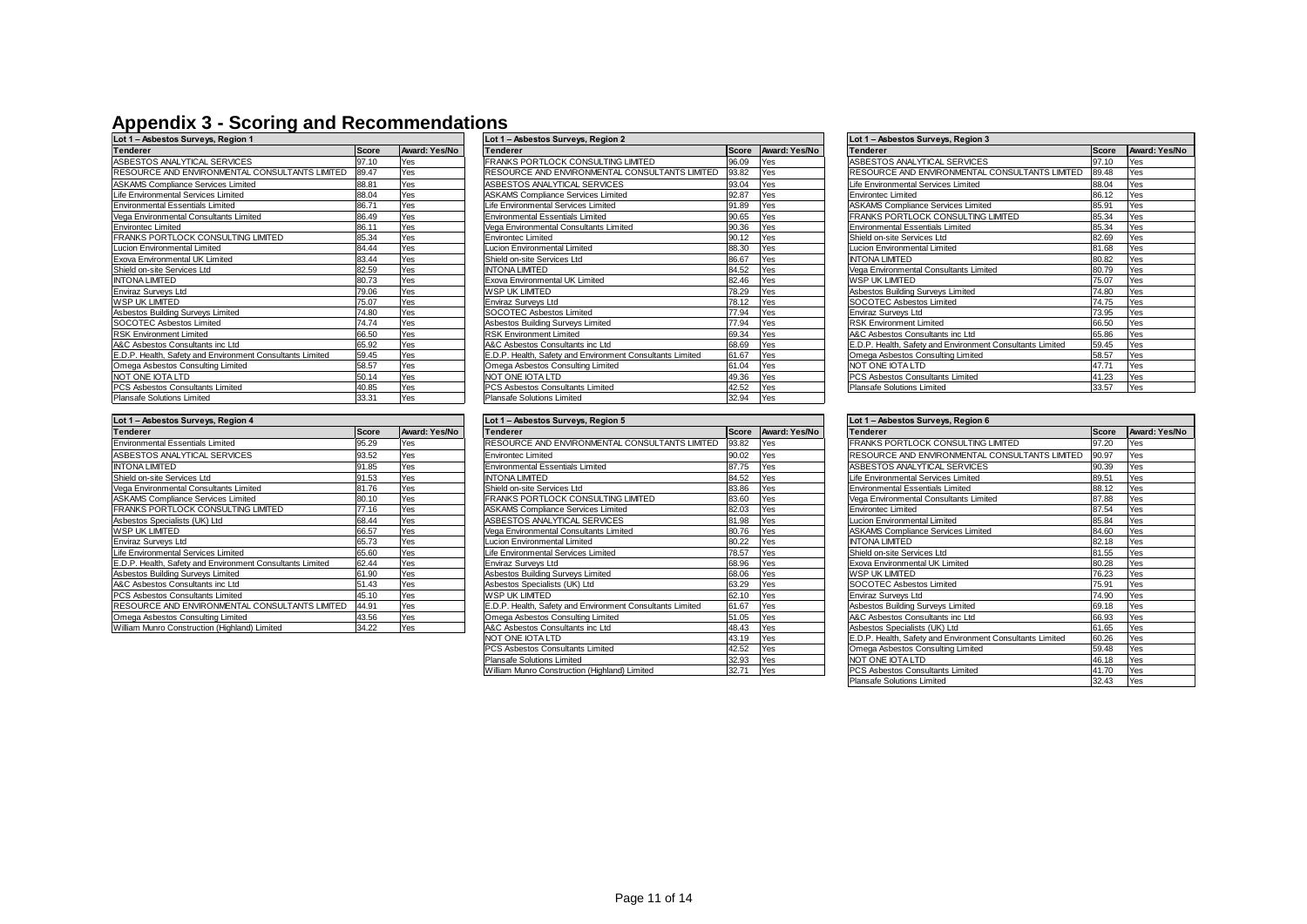#### **Lot 2 – Asbestos Removal and Disposal, Region 1 Lot 2 – Asbestos Removal and Disposal, Region 2 Lot 2 – Asbestos Removal and Disposal, Region 3**

| <b>Tenderer</b>                                 | Score | Award:<br>Yes/No |
|-------------------------------------------------|-------|------------------|
| <b>Rhodar Limited</b>                           | 96.49 | Yes              |
| Strada Environmental Limited                    | 92.99 | Yes              |
| CHAMIC INDUSTRIAL SERVICES LIMITED              | 92.91 | Yes              |
| ENVIRAZ (Scotland) Limited                      | 89.37 | Yes              |
| <b>Erith Contractors Limited</b>                | 85.57 | Yes              |
| <b>GOWRIE CONTRACTS LIMITED</b>                 | 85.16 | Yes              |
| NORTHERN ASBESTOS SERVICES LIMITED              | 78.63 | Yes              |
| Carymar Construction Services Limited           | 77.86 | Yes              |
| <b>Aspect Contracts Limited</b>                 | 72.38 | Yes              |
| <b>Clarke's Environmental Limited</b>           | 69.94 | Yes              |
| WOOD GROUP INDUSTRIAL SERVICES LTD              | 68.25 | Yes              |
| SPECIALIST BUILDING & ASBESTOS SERVICES LIMITED | 67.00 | Yes              |
| <b>MDS ENVIRONMENTAL SERVICES LTD</b>           | 58.07 | Yes              |
| Asbestos Specialists (UK) Ltd                   | 47.76 | Yes              |
| Damada (Asbestos Removals) Limited              | 41.42 | Yes              |
| <b>GREENAIR ENVIRONMENTAL LIMITED</b>           | 38.74 | Yes              |

| Lot 2 - Asbestos Removal and Disposal, Region 1 |       |                  | Lot 2 - Asbestos Removal and Disposal, Region 2 |              |                  | Lot 2 - Asbestos Removal and Disposal, Region 3 |              |                    |  |
|-------------------------------------------------|-------|------------------|-------------------------------------------------|--------------|------------------|-------------------------------------------------|--------------|--------------------|--|
| <b>Tenderer</b>                                 | Score | Award:<br>Yes/No | <b>Tenderer</b>                                 | <b>Score</b> | Award:<br>Yes/No | <b>Tenderer</b>                                 | <b>Score</b> | Awa<br><b>IYes</b> |  |
| Rhodar Limited                                  | 96.49 | Yes              | <b>Rhodar Limited</b>                           | 98.01        | Yes              | Rhodar Limited                                  | 96.49        | Yes                |  |
| Strada Environmental Limited                    | 92.99 | Yes              | CHAMIC INDUSTRIAL SERVICES LIMITED              | 94.47        | Yes              | Strada Environmental Limited                    | 93.63        | Yes                |  |
| CHAMIC INDUSTRIAL SERVICES LIMITED              | 92.91 | Yes              | ENVIRAZ (Scotland) Limited                      | 90.39        | Yes              | CHAMIC INDUSTRIAL SERVICES LIMITED              | 93.48        | Yes                |  |
| ENVIRAZ (Scotland) Limited                      | 89.37 | Yes              | <b>Erith Contractors Limited</b>                | 87.05        | Yes              | <b>Erith Contractors Limited</b>                | 86.20        | Yes                |  |
| <b>Erith Contractors Limited</b>                | 85.57 | Yes              | <b>GOWRIE CONTRACTS LIMITED</b>                 | 85.74        | Yes              | <b>GOWRIE CONTRACTS LIMITED</b>                 | 85.80        | Yes                |  |
| GOWRIE CONTRACTS LIMITED                        | 85.16 | Yes              | Strada Environmental Limited                    | 83.66        | Yes              | ENVIRAZ (Scotland) Limited                      | 85.00        | Yes                |  |
| NORTHERN ASBESTOS SERVICES LIMITED              | 78.63 | Yes              | NORTHERN ASBESTOS SERVICES LIMITED              | 79.09        | <b>Yes</b>       | Carymar Construction Services Limited           | 78.44        | Yes                |  |
| Carymar Construction Services Limited           | 77.86 | Yes              | Carymar Construction Services Limited           | 78.99        | Yes              | <b>Aspect Contracts Limited</b>                 | 72.87        | Yes                |  |
| <b>Aspect Contracts Limited</b>                 | 72.38 | Yes              | <b>Aspect Contracts Limited</b>                 | 73.16        | Yes              | NORTHERN ASBESTOS SERVICES LIMITED              | 70.28        | Yes                |  |
| Clarke's Environmental Limited                  | 69.94 | Yes              | Clarke's Environmental Limited                  | 70.55        | Yes              | WOOD GROUP INDUSTRIAL SERVICES LTD              | 68.74        | Yes                |  |
| WOOD GROUP INDUSTRIAL SERVICES LTD              | 68.25 | Yes              | WOOD GROUP INDUSTRIAL SERVICES LTD              | 69.41        | <b>Yes</b>       | Clarke's Environmental Limited                  | 67.86        | Yes                |  |
| SPECIALIST BUILDING & ASBESTOS SERVICES LIMITED | 67.00 | Yes              | SPECIALIST BUILDING & ASBESTOS SERVICES LIMITED | 67.44        | Yes              | SPECIALIST BUILDING & ASBESTOS SERVICES LIMITED | 67.37        | Yes                |  |
| MDS ENVIRONMENTAL SERVICES LTD                  | 58.07 | Yes              | <b>IMDS ENVIRONMENTAL SERVICES LTD</b>          | 58.87        | <b>Yes</b>       | HENDERSON ENVIRONMENTAL SERVICES LTD            | 61.01        | Yes                |  |
| Asbestos Specialists (UK) Ltd                   | 47.76 | Yes              | Asbestos Specialists (UK) Ltd                   | 48.47        | <b>Yes</b>       | <b>IMDS ENVIRONMENTAL SERVICES LTD</b>          | 58.60        | Yes                |  |
| Damada (Asbestos Removals) Limited              | 41.42 | Yes              | Damada (Asbestos Removals) Limited              | 41.81        | Yes              | Asbestos Specialists (UK) Ltd                   | 47.29        | Yes                |  |
| <b>GREENAIR ENVIRONMENTAL LIMITED</b>           | 38.74 | <b>IYes</b>      | <b>GREENAIR ENVIRONMENTAL LIMITED</b>           | 39.42        | <b>Yes</b>       | Damada (Asbestos Removals) Limited              | 41.35        | Yes                |  |
|                                                 |       |                  |                                                 |              |                  |                                                 |              |                    |  |

|                  | Lot 2 – Asbestos Removal and Disposal, Region 3 |       |                  |  |  |
|------------------|-------------------------------------------------|-------|------------------|--|--|
| Award:<br>Yes/No | Tenderer                                        | Score | Award:<br>Yes/No |  |  |
| Yes              | <b>Rhodar Limited</b>                           | 96.49 | Yes              |  |  |
| Yes              | Strada Environmental Limited                    | 93.63 | Yes              |  |  |
| Yes              | CHAMIC INDUSTRIAL SERVICES LIMITED              | 93.48 | Yes              |  |  |
| Yes              | <b>Erith Contractors Limited</b>                | 86.20 | Yes              |  |  |
| Yes              | <b>GOWRIE CONTRACTS LIMITED</b>                 | 85.80 | Yes              |  |  |
| Yes              | ENVIRAZ (Scotland) Limited                      | 85.00 | Yes              |  |  |
| Yes              | Carymar Construction Services Limited           | 78.44 | Yes              |  |  |
| Yes              | <b>Aspect Contracts Limited</b>                 | 72.87 | Yes              |  |  |
| Yes              | NORTHERN ASBESTOS SERVICES LIMITED              | 70.28 | Yes              |  |  |
| Yes              | WOOD GROUP INDUSTRIAL SERVICES LTD              | 68.74 | Yes              |  |  |
| Yes              | Clarke's Environmental Limited                  | 67.86 | Yes              |  |  |
| Yes              | SPECIALIST BUILDING & ASBESTOS SERVICES LIMITED | 67.37 | Yes              |  |  |
| Yes              | HENDERSON ENVIRONMENTAL SERVICES LTD            | 61.01 | Yes              |  |  |
| Yes              | MDS ENVIRONMENTAL SERVICES LTD                  | 58.60 | Yes              |  |  |
| Yes              | Asbestos Specialists (UK) Ltd                   | 47.29 | Yes              |  |  |
| Yes              | Damada (Asbestos Removals) Limited              | 41.35 | Yes              |  |  |
|                  | <b>GREENAIR ENVIRONMENTAL LIMITED</b>           | 39.06 | Yes              |  |  |

| Lot 2 - Asbestos Removal and Disposal, Region 4            |       |                  |  |  |  |  |  |
|------------------------------------------------------------|-------|------------------|--|--|--|--|--|
| Tenderer                                                   | Score | Award:<br>Yes/No |  |  |  |  |  |
| CHAMIC INDUSTRIAL SERVICES LIMITED                         | 97.30 | Yes              |  |  |  |  |  |
| <b>Rhodar Limited</b>                                      | 89.34 | Yes              |  |  |  |  |  |
| <b>ENVIRAZ (Scotland) Limited</b>                          | 85.09 | Yes              |  |  |  |  |  |
| NORTHERN ASBESTOS SERVICES LIMITED                         | 81.95 | Yes              |  |  |  |  |  |
| Carvmar Construction Services Limited                      | 80.66 | Yes              |  |  |  |  |  |
| <b>GOWRIE CONTRACTS LIMITED</b>                            | 78.13 | Yes              |  |  |  |  |  |
| <b>Erith Contractors Limited</b>                           | 77.02 | Yes              |  |  |  |  |  |
| <b>SPECIALIST BUILDING &amp; ASBESTOS SERVICES LIMITED</b> | 69.36 | Yes              |  |  |  |  |  |
| <b>WOOD GROUP INDUSTRIAL SERVICES LTD</b>                  | 68.43 | Yes              |  |  |  |  |  |
| Clarke's Environmental Limited                             | 64.83 | Yes              |  |  |  |  |  |
| William Munro Construction (Highland) Limited              | 59.48 | <b>Yes</b>       |  |  |  |  |  |
| <b>GREENAIR ENVIRONMENTAL LIMITED</b>                      | 40.90 | Yes              |  |  |  |  |  |
| Asbestos Specialists (UK) Ltd                              | 40.39 | Yes              |  |  |  |  |  |
| Damada (Asbestos Removals) Limited                         | 37.16 | Yes              |  |  |  |  |  |

| Lot 2 - Asbestos Removal and Disposal, Region 4 |           |                 | Lot 2 - Asbestos Removal and Disposal, Region 5             |                  |                 | Lot 2 - Asbestos Removal and Disposal, Region 6             |                           |     |  |
|-------------------------------------------------|-----------|-----------------|-------------------------------------------------------------|------------------|-----------------|-------------------------------------------------------------|---------------------------|-----|--|
| Award:<br><b>Tenderer</b><br>Score Yes/No       |           | <b>Tenderer</b> | Score                                                       | Award:<br>Yes/No | <b>Tenderer</b> | Score                                                       | <b>Awa</b><br><b>IYes</b> |     |  |
| CHAMIC INDUSTRIAL SERVICES LIMITED              | 97.30     | Yes             | CHAMIC INDUSTRIAL SERVICES LIMITED                          | 97.30            | Yes             | <b>Rhodar Limited</b>                                       | 98.01                     | Yes |  |
| Rhodar Limited                                  | 89.34     | Yes             | <b>Rhodar Limited</b>                                       | 89.88            | Yes             | CHAMIC INDUSTRIAL SERVICES LIMITED                          | 94.44                     | Yes |  |
| ENVIRAZ (Scotland) Limited                      | 85.09     | Yes             | <b>ENVIRAZ (Scotland) Limited</b>                           | 88.55            | Yes             | <b>Erith Contractors Limited</b>                            | 87.16                     | Yes |  |
| NORTHERN ASBESTOS SERVICES LIMITED              | 81.95     | Yes             | INORTHERN ASBESTOS SERVICES LIMITED                         | 81.51            | <b>IYes</b>     | <b>ENVIRAZ (Scotland) Limited</b>                           | 85.15                     | Yes |  |
| Carymar Construction Services Limited           | 80.66     | Yes             | Carymar Construction Services Limited                       | 81.41            | Yes             | <b>GOWRIE CONTRACTS LIMITED</b>                             | 85.02                     | Yes |  |
| GOWRIE CONTRACTS LIMITED                        | 78.13     | Yes             | <b>GOWRIE CONTRACTS LIMITED</b>                             | 79.25            | <b>Yes</b>      | Strada Environmental Limited                                | 81.52                     | Yes |  |
| <b>Erith Contractors Limited</b>                | 77.02 Yes |                 | <b>Erith Contractors Limited</b>                            | 76.76 Yes        |                 | Carvmar Construction Services Limited                       | 79.09 Yes                 |     |  |
| SPECIALIST BUILDING & ASBESTOS SERVICES LIMITED | 69.36     | Yes             | <b>ISPECIALIST BUILDING &amp; ASBESTOS SERVICES LIMITED</b> | 69.60            | <b>Yes</b>      | NORTHERN ASBESTOS SERVICES LIMITED                          | 78.27                     | Yes |  |
| WOOD GROUP INDUSTRIAL SERVICES LTD              | 68.43     | Yes             | <b>WOOD GROUP INDUSTRIAL SERVICES LTD</b>                   | 68.96            | <b>Yes</b>      | <b>Aspect Contracts Limited</b>                             | 73.24                     | Yes |  |
| Clarke's Environmental Limited                  | 64.83     | Yes             | Clarke's Environmental Limited                              | 68.27            | <b>Yes</b>      | Clarke's Environmental Limited                              | 70.63                     | Yes |  |
| William Munro Construction (Highland) Limited   | 59.48     | Yes             | William Munro Construction (Highland) Limited               | 60.54            | Yes             | WOOD GROUP INDUSTRIAL SERVICES LTD                          | 69.49                     | Yes |  |
| <b>GREENAIR ENVIRONMENTAL LIMITED</b>           | 40.90     | Yes             | Asbestos Specialists (UK) Ltd                               | 45.33            | Yes             | <b>ISPECIALIST BUILDING &amp; ASBESTOS SERVICES LIMITED</b> | 67.54                     | Yes |  |
| Asbestos Specialists (UK) Ltd                   | 40.39     | Yes             | <b>GREENAIR ENVIRONMENTAL LIMITED</b>                       | 40.76            | <b>Yes</b>      | MDS ENVIRONMENTAL SERVICES LTD                              | 58.93                     | Yes |  |
| Damada (Asbestos Removals) Limited              | 37.16     | Yes             | Damada (Asbestos Removals) Limited                          | 39.88            | <b>Yes</b>      | Asbestos Specialists (UK) Ltd                               | 48.44 Yes                 |     |  |

|                  | Lot 2 - Asbestos Removal and Disposal, Region 6 |       |                  |  |  |  |  |  |  |  |
|------------------|-------------------------------------------------|-------|------------------|--|--|--|--|--|--|--|
| Award:<br>Yes/No | <b>Tenderer</b>                                 | Score | Award:<br>Yes/No |  |  |  |  |  |  |  |
| Yes              | <b>Rhodar Limited</b>                           | 98.01 | Yes              |  |  |  |  |  |  |  |
| Yes              | CHAMIC INDUSTRIAL SERVICES LIMITED              | 94.44 | Yes              |  |  |  |  |  |  |  |
| Yes              | Erith Contractors Limited                       | 87.16 | Yes              |  |  |  |  |  |  |  |
| Yes              | ENVIRAZ (Scotland) Limited                      | 85.15 | Yes              |  |  |  |  |  |  |  |
| Yes              | GOWRIE CONTRACTS LIMITED                        | 85.02 | Yes              |  |  |  |  |  |  |  |
| Yes              | Strada Environmental Limited                    | 81.52 | Yes              |  |  |  |  |  |  |  |
| Yes              | Carvmar Construction Services Limited           | 79.09 | Yes              |  |  |  |  |  |  |  |
| Yes              | NORTHERN ASBESTOS SERVICES LIMITED              | 78.27 | Yes              |  |  |  |  |  |  |  |
| Yes              | <b>Aspect Contracts Limited</b>                 | 73.24 | Yes              |  |  |  |  |  |  |  |
| Yes              | Clarke's Environmental Limited                  | 70.63 | Yes              |  |  |  |  |  |  |  |
| Yes              | WOOD GROUP INDUSTRIAL SERVICES LTD              | 69.49 | Yes              |  |  |  |  |  |  |  |
| Yes              | SPECIALIST BUILDING & ASBESTOS SERVICES LIMITED | 67.54 | Yes              |  |  |  |  |  |  |  |
| Yes              | MDS ENVIRONMENTAL SERVICES LTD                  | 58.93 | Yes              |  |  |  |  |  |  |  |
| Yes              | Asbestos Specialists (UK) Ltd                   | 48.44 | Yes              |  |  |  |  |  |  |  |
|                  | Damada (Asbestos Removals) Limited              | 41.83 | Yes              |  |  |  |  |  |  |  |
|                  | <b>GREENAIR ENVIRONMENTAL LIMITED</b>           | 39.46 | Yes              |  |  |  |  |  |  |  |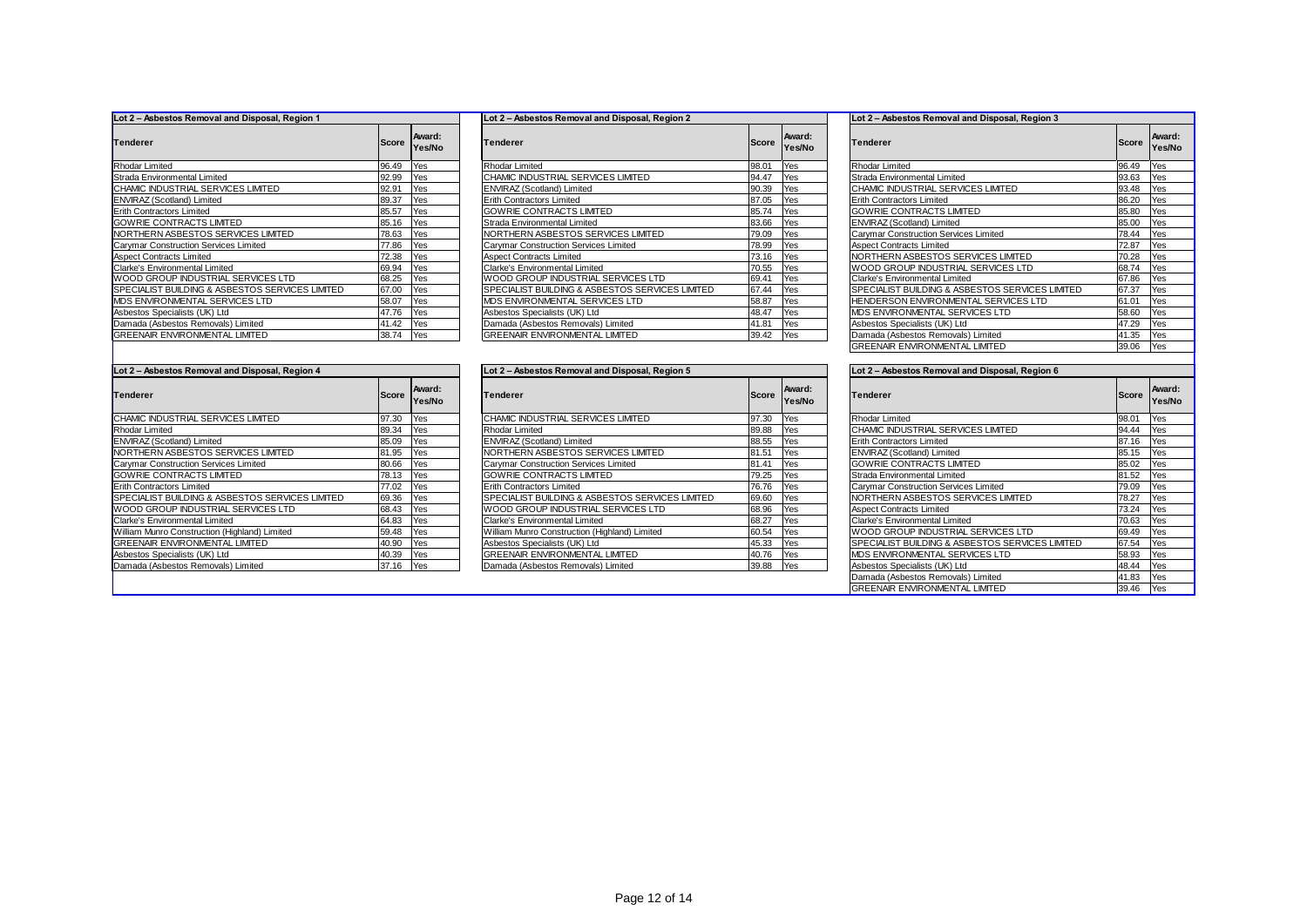| Lot 3 - Asbestos Analytical Services, Region 1            |              |        |  |  |  |  |  |
|-----------------------------------------------------------|--------------|--------|--|--|--|--|--|
| <b>Tenderer</b>                                           | <b>Score</b> | Award: |  |  |  |  |  |
|                                                           |              | Yes/No |  |  |  |  |  |
|                                                           |              |        |  |  |  |  |  |
| <b>Environmental Essentials Limited</b>                   | 97.96        | Yes    |  |  |  |  |  |
| ASBESTOS ANALYTICAL SERVICES                              | 93.95        | Yes    |  |  |  |  |  |
| Shield on-site Services Ltd                               | 81.84        | Yes    |  |  |  |  |  |
| Life Environmental Services Limited                       | 79.06        | Yes    |  |  |  |  |  |
| Vega Environmental Consultants Limited                    | 78.11        | Yes    |  |  |  |  |  |
| <b>Environtec Limited</b>                                 | 77.43        | Yes    |  |  |  |  |  |
| Exova Environmental UK Limited                            | 77.04        | Yes    |  |  |  |  |  |
| ACRON ASBESTOS LTD                                        | 75.73        | Yes    |  |  |  |  |  |
| <b>FRANKS PORTLOCK CONSULTING LIMITED</b>                 | 73.80        | Yes    |  |  |  |  |  |
| <b>ASKAMS Compliance Services Limited</b>                 | 69.10        | Yes    |  |  |  |  |  |
| E.D.P. Health, Safety and Environment Consultants Limited | 68.18        | Yes    |  |  |  |  |  |
| <b>SOCOTEC Asbestos Limited</b>                           | 66.45        | Yes    |  |  |  |  |  |
| NOT ONE IOTA LTD                                          | 65.90        | Yes    |  |  |  |  |  |
| Lucion Environmental Limited                              | 63.67        | Yes    |  |  |  |  |  |
| <b>RSK Environment Limited</b>                            | 62.77        | Yes    |  |  |  |  |  |
| Omega Asbestos Consulting Limited                         | 61.57        | Yes    |  |  |  |  |  |
| <b>DNKALTD</b>                                            | 58.51        | Yes    |  |  |  |  |  |
| CLYDE ENVIRONMENTAL CONSULTANTS LTD                       | 55.53        | Yes    |  |  |  |  |  |
| RESOURCE AND ENVIRONMENTAL CONSULTANTS LIMITED            | 49.00        | Yes    |  |  |  |  |  |

| Lot 3 - Asbestos Analytical Services, Region 1            |       |                  | Lot 3 - Asbestos Analytical Services, Region 2            |       |                  | Lot 3 - Asbestos Analytical Services, Region 3            |           |             |  |
|-----------------------------------------------------------|-------|------------------|-----------------------------------------------------------|-------|------------------|-----------------------------------------------------------|-----------|-------------|--|
| <b>Tenderer</b>                                           | Score | Award:<br>Yes/No | <b>Tenderer</b>                                           | Score | Award:<br>Yes/No | <b>Tenderer</b>                                           | Score Awa | <b>IYes</b> |  |
| <b>Environmental Essentials Limited</b>                   | 97.96 | Yes              | <b>Environmental Essentials Limited</b>                   | 98.30 | Yes              | <b>Environmental Essentials Limited</b>                   | 96.25     | Yes         |  |
| ASBESTOS ANALYTICAL SERVICES                              | 93.95 | Yes              | ASBESTOS ANALYTICAL SERVICES                              | 87.17 | Yes              | ASBESTOS ANALYTICAL SERVICES                              | 94.24     | Yes         |  |
| Shield on-site Services Ltd                               | 81.84 | Yes              | Shield on-site Services Ltd                               | 82.14 | Yes              | Shield on-site Services Ltd                               | 82.27     | Yes         |  |
| Life Environmental Services Limited                       | 79.06 | Yes              | Life Environmental Services Limited                       | 79.31 | Yes              | Life Environmental Services Limited                       | 79.46     | Yes         |  |
| Vega Environmental Consultants Limited                    | 78.11 | Yes              | FRANKS PORTLOCK CONSULTING LIMITED                        | 79.13 | Yes              | <b>Environtec Limited</b>                                 | 77.82     | Yes         |  |
| <b>Environtec Limited</b>                                 | 77.43 | Yes              | Vega Environmental Consultants Limited                    | 78.36 | Yes              | <b>ACRON ASBESTOS LTD</b>                                 | 76.14     | Yes         |  |
| Exova Environmental UK Limited                            | 77.04 | Yes              | <b>Environtec Limited</b>                                 | 77.68 | Yes              | <b>FRANKS PORTLOCK CONSULTING LIMITED</b>                 | 74.15     | Yes         |  |
| ACRON ASBESTOS LTD                                        | 75.73 | Yes              | <b>ACRON ASBESTOS LTD</b>                                 | 75.98 | Yes              | Vega Environmental Consultants Limited                    | 71.17     | Yes         |  |
| FRANKS PORTLOCK CONSULTING LIMITED                        | 73.80 | Yes              | <b>ASKAMS Compliance Services Limited</b>                 | 69.31 | Yes              | E.D.P. Health, Safety and Environment Consultants Limited | 68.50     | Yes         |  |
| <b>ASKAMS Compliance Services Limited</b>                 | 69.10 | Yes              | E.D.P. Health, Safety and Environment Consultants Limited | 68.40 | Yes              | <b>ASKAMS Compliance Services Limited</b>                 | 67.47     | Yes         |  |
| E.D.P. Health, Safety and Environment Consultants Limited | 68.18 | Yes              | <b>SOCOTEC Asbestos Limited</b>                           | 66.66 | Yes              | SOCOTEC Asbestos Limited                                  | 66.76     | Yes         |  |
| <b>SOCOTEC Asbestos Limited</b>                           | 66.45 | Yes              | Lucion Environmental Limited                              | 63.85 | Yes              | NOT ONE IOTA LTD                                          | 62.82     | Yes         |  |
| NOT ONE IOTA LTD                                          | 65.90 | Yes              | NOT ONE IOTA LTD                                          | 63.06 | Yes              | <b>Lucion Environmental Limited</b>                       | 62.24     | Yes         |  |
| Lucion Environmental Limited                              | 63.67 | Yes              | <b>RSK Environment Limited</b>                            | 62.97 | <b>Yes</b>       | <b>RSK Environment Limited</b>                            | 61.96     | Yes         |  |
| <b>RSK Environment Limited</b>                            | 62.77 | Yes              | <b>Exova Environmental UK Limited</b>                     | 62.14 | <b>Yes</b>       | Omega Asbestos Consulting Limited                         | 61.89     | Yes         |  |
| Omega Asbestos Consulting Limited                         | 61.57 | Yes              | Omega Asbestos Consulting Limited                         | 61.78 | Yes              | <b>DNKALTD</b>                                            | 53.21     | Yes         |  |
| <b>DNKALTD</b>                                            | 58.51 | Yes              | <b>DNKALTD</b>                                            | 58.43 | Yes              | CLYDE ENVIRONMENTAL CONSULTANTS LTD                       | 50.49     | Yes         |  |
| CLYDE ENVIRONMENTAL CONSULTANTS LTD                       | 55.53 | Yes              | CLYDE ENVIRONMENTAL CONSULTANTS LTD                       | 55.71 | <b>Yes</b>       | RESOURCE AND ENVIRONMENTAL CONSULTANTS LIMITED            | 49.17     | Yes         |  |
| RESOURCE AND ENVIRONMENTAL CONSULTANTS LIMITED            | 49.00 | Yes              | RESOURCE AND ENVIRONMENTAL CONSULTANTS LIMITED            | 49.12 | Yes              |                                                           |           |             |  |

| <b>Tenderer</b>                                           | <b>Score</b> | Award: |
|-----------------------------------------------------------|--------------|--------|
|                                                           |              | Yes/No |
|                                                           |              |        |
| Environmental Essentials Limited                          | 96.25        | Yes    |
| ASBESTOS ANALYTICAL SERVICES                              | 94.24        | Yes    |
| Shield on-site Services Ltd                               | 82.27        | Yes    |
| Life Environmental Services Limited                       | 79.46        | Yes    |
| <b>Environtec Limited</b>                                 | 77.82        | Yes    |
| ACRON ASBESTOS LTD                                        | 76.14        | Yes    |
| FRANKS PORTLOCK CONSULTING LIMITED                        | 74.15        | Yes    |
| Vega Environmental Consultants Limited                    | 71.17        | Yes    |
| E.D.P. Health, Safety and Environment Consultants Limited | 68.50        | Yes    |
| <b>ASKAMS Compliance Services Limited</b>                 | 67.47        | Yes    |
| SOCOTEC Asbestos Limited                                  | 66.76        | Yes    |
| NOT ONE IOTA LTD                                          | 62.82        | Yes    |
| <b>Lucion Environmental Limited</b>                       | 62.24        | Yes    |
| <b>RSK Environment Limited</b>                            | 61.96        | Yes    |
| Omega Asbestos Consulting Limited                         | 61.89        | Yes    |
| DNKA LTD                                                  | 53.21        | Yes    |
| CLYDE ENVIRONMENTAL CONSULTANTS LTD                       | 50.49        | Yes    |
| RESOURCE AND ENVIRONMENTAL CONSULTANTS LIMITED            | 49.17        | Yes    |

| Lot 3 - Asbestos Analytical Services, Region 4            |              |        |  |  |  |  |  |  |
|-----------------------------------------------------------|--------------|--------|--|--|--|--|--|--|
| <b>Tenderer</b>                                           | <b>Score</b> | Award: |  |  |  |  |  |  |
|                                                           |              | Yes/No |  |  |  |  |  |  |
|                                                           |              |        |  |  |  |  |  |  |
| <b>Environmental Essentials Limited</b>                   | 98.30        | Yes    |  |  |  |  |  |  |
| ASBESTOS ANALYTICAL SERVICES                              | 80.66        | Yes    |  |  |  |  |  |  |
| Shield on-site Services Ltd                               | 66.31        | Yes    |  |  |  |  |  |  |
| E.D.P. Health, Safety and Environment Consultants Limited | 65.82        | Yes    |  |  |  |  |  |  |
| <b>FRANKS PORTLOCK CONSULTING LIMITED</b>                 | 62.00        | Yes    |  |  |  |  |  |  |
| <b>ACRON ASBESTOS LTD</b>                                 | 61.94        | Yes    |  |  |  |  |  |  |
| <b>ASKAMS Compliance Services Limited</b>                 | 57.61        | Yes    |  |  |  |  |  |  |
| Life Environmental Services Limited                       | 54.63        | Yes    |  |  |  |  |  |  |
| Vega Environmental Consultants Limited                    | 47.60        | Yes    |  |  |  |  |  |  |
| Omega Asbestos Consulting Limited                         | 38.65        | Yes    |  |  |  |  |  |  |
| CLYDE ENVIRONMENTAL CONSULTANTS LTD                       | 36.85        | Yes    |  |  |  |  |  |  |
| <b>DNKALTD</b>                                            | 35.52        | Yes    |  |  |  |  |  |  |
| <b>Environtec Limited</b>                                 | 33.54        | Yes    |  |  |  |  |  |  |
| RESOURCE AND ENVIRONMENTAL CONSULTANTS LIMITED            | 31.70        | Yes    |  |  |  |  |  |  |

| Lot 3 - Asbestos Analytical Services, Region 4            |       |        | Lot 3 - Asbestos Analytical Services, Region 5            |                        |            | Lot 3 - Asbestos Analytical Services, Region 6            |           |            |  |
|-----------------------------------------------------------|-------|--------|-----------------------------------------------------------|------------------------|------------|-----------------------------------------------------------|-----------|------------|--|
| <b>Tenderer</b>                                           | Score | Award: | <b>Tenderer</b>                                           | Award:<br><b>Score</b> |            | <b>Tenderer</b>                                           | Score Awa |            |  |
|                                                           |       | Yes/No |                                                           |                        | Yes/No     |                                                           |           | IYes       |  |
| <b>Environmental Essentials Limited</b>                   | 98.30 | Yes    | <b>Environmental Essentials Limited</b>                   | 98.30                  | Yes        | Environmental Essentials Limited                          | 98.30     | Yes        |  |
| ASBESTOS ANALYTICAL SERVICES                              | 30.66 | Yes    | <b>Environtec Limited</b>                                 | 79.39                  | <b>Yes</b> | ASBESTOS ANALYTICAL SERVICES                              | 87.17     | Yes        |  |
| Shield on-site Services Ltd                               | 66.31 | Yes    | <b>ACRON ASBESTOS LTD</b>                                 | 77.68                  | Yes        | <b>FRANKS PORTLOCK CONSULTING LIMITED</b>                 | 82.13     | Yes        |  |
| E.D.P. Health. Safety and Environment Consultants Limited | 65.82 | Yes    | FRANKS PORTLOCK CONSULTING LIMITED                        | 71.24                  | Yes        | Life Environmental Services Limited                       | 79.31     | Yes        |  |
| FRANKS PORTLOCK CONSULTING LIMITED                        | 62.00 | Yes    | E.D.P. Health, Safety and Environment Consultants Limited | 69.81                  | Yes        | <b>Environtec Limited</b>                                 | 77.68     | Yes        |  |
| ACRON ASBESTOS LTD                                        | 61.94 | Yes    | Life Environmental Services Limited                       | 68.82                  | Yes        | Vega Environmental Consultants Limited                    | 77.21     | Yes        |  |
| <b>ASKAMS Compliance Services Limited</b>                 | 57.61 | Yes    | Shield on-site Services Ltd                               | 66.31                  | Yes        | <b>ACRON ASBESTOS LTD</b>                                 | 75.98     | Yes        |  |
| Life Environmental Services Limited                       | 54.63 | Yes    | <b>ASKAMS Compliance Services Limited</b>                 | 63.65                  | Yes        | E.D.P. Health, Safety and Environment Consultants Limited | 68.40     | Yes        |  |
| Vega Environmental Consultants Limited                    | 47.60 | Yes    | Lucion Environmental Limited                              | 60.20                  | Yes        | SOCOTEC Asbestos Limited                                  | 66.66     | Yes        |  |
| Omega Asbestos Consulting Limited                         | 38.65 | Yes    | NOT ONE IOTA LTD                                          | 54.69                  | Yes        | <b>ASKAMS Compliance Services Limited</b>                 | 65.60     | <b>Yes</b> |  |
| CLYDE ENVIRONMENTAL CONSULTANTS LTD                       | 36.85 | Yes    | Vega Environmental Consultants Limited                    | 53.50                  | Yes        | Shield on-site Services Ltd                               | 64.95     | Yes        |  |
| DNKA LTD                                                  | 35.52 | Yes    | Omega Asbestos Consulting Limited                         | 51.15                  | Yes        | <b>Lucion Environmental Limited</b>                       | 63.85     | <b>Yes</b> |  |
| <b>Environtec Limited</b>                                 | 33.54 | Yes    | RESOURCE AND ENVIRONMENTAL CONSULTANTS LIMITED            | 49.93                  | Yes        | Exova Environmental UK Limited                            | 62.32     | <b>Yes</b> |  |
| RESOURCE AND ENVIRONMENTAL CONSULTANTS LIMITED            | 31.70 | Yes    | DNKA LTD                                                  | 44.33                  | Yes        | Omega Asbestos Consulting Limited                         | 61.78     | <b>Yes</b> |  |
|                                                           |       |        | CLYDE ENVIRONMENTAL CONSULTANTS LTD                       | 39.18                  | Yes        | NOT ONE IOTA LTD                                          | 60.12 Yes |            |  |

| Lot 3 - Asbestos Analytical Services, Region 6            |              |                  |  |  |  |  |
|-----------------------------------------------------------|--------------|------------------|--|--|--|--|
| Tenderer                                                  | <b>Score</b> | Award:<br>Yes/No |  |  |  |  |
| <b>Environmental Essentials Limited</b>                   | 98.30        | Yes              |  |  |  |  |
| ASBESTOS ANALYTICAL SERVICES                              | 87.17        | Yes              |  |  |  |  |
| FRANKS PORTLOCK CONSULTING LIMITED                        | 82.13        | Yes              |  |  |  |  |
| Life Environmental Services Limited                       | 79.31        | Yes              |  |  |  |  |
| <b>Environtec Limited</b>                                 | 77.68        | Yes              |  |  |  |  |
| Vega Environmental Consultants Limited                    | 77.21        | Yes              |  |  |  |  |
| <b>ACRON ASBESTOS LTD</b>                                 | 75.98        | Yes              |  |  |  |  |
| E.D.P. Health, Safety and Environment Consultants Limited | 68.40        | Yes              |  |  |  |  |
| SOCOTEC Asbestos Limited                                  | 66.66        | Yes              |  |  |  |  |
| <b>ASKAMS Compliance Services Limited</b>                 | 65.60        | Yes              |  |  |  |  |
| Shield on-site Services Ltd                               | 64.95        | Yes              |  |  |  |  |
| Lucion Environmental Limited                              | 63.85        | Yes              |  |  |  |  |
| Exova Environmental UK Limited                            | 62.32        | Yes              |  |  |  |  |
| Omega Asbestos Consulting Limited                         | 61.78        | Yes              |  |  |  |  |
| NOT ONE IOTA LTD                                          | 60.12        | Yes              |  |  |  |  |
| <b>DNKALTD</b>                                            | 52.60        | Yes              |  |  |  |  |
| CLYDE ENVIRONMENTAL CONSULTANTS LTD                       | 50.74        | Yes              |  |  |  |  |
| RESOURCE AND ENVIRONMENTAL CONSULTANTS LIMITED            | 49.12        | Yes              |  |  |  |  |